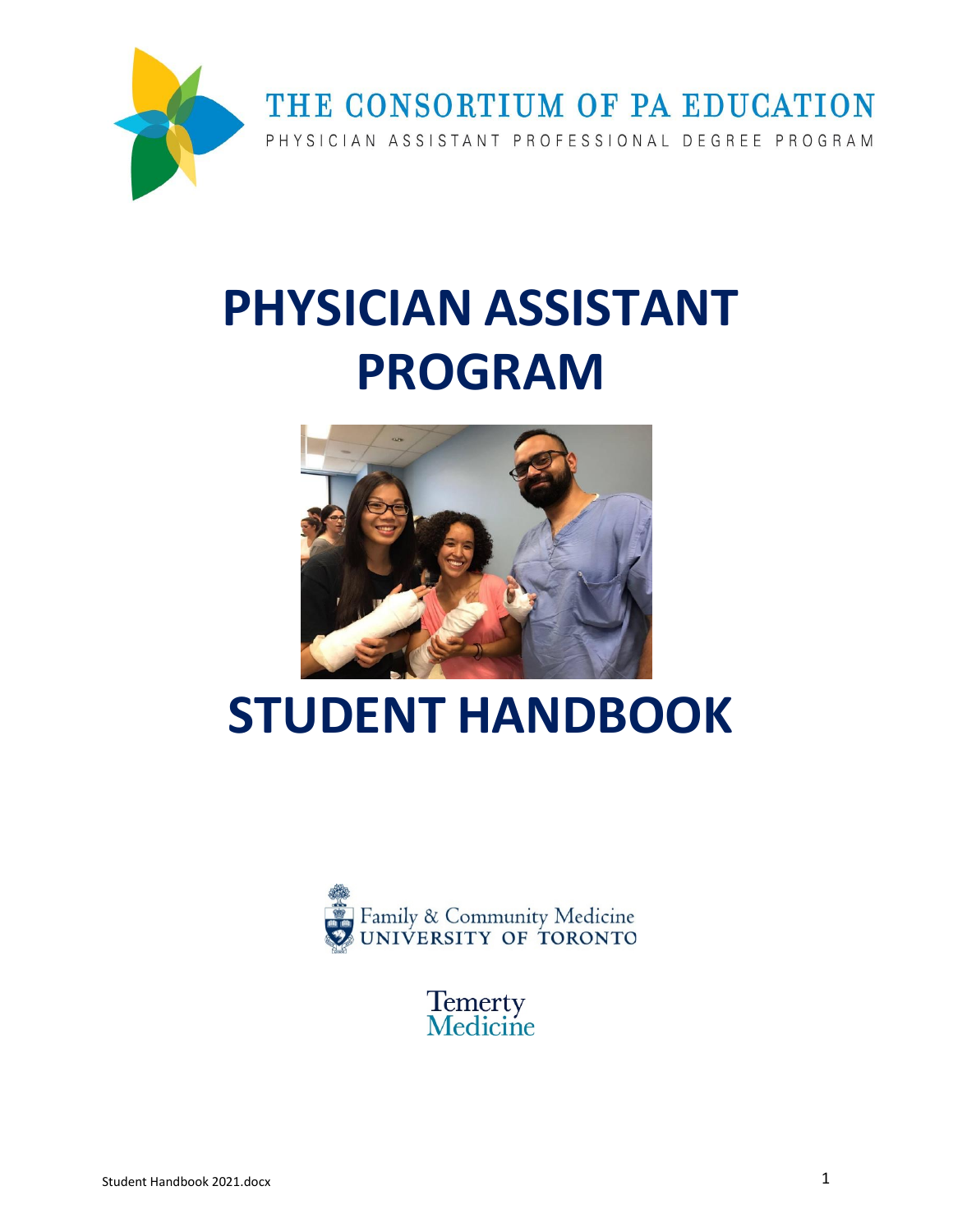# **Land Acknowledgement:**

*We wish to acknowledge this land on which the University of Toronto operates. For thousands of years, it has been the traditional land of the Huron-Wendat, the Seneca, and most recently, the Mississaugas of the Credit River. Today, this meeting place is still the home to many Indigenous people from across Turtle Island and we are grateful to have the opportunity to work on this land.*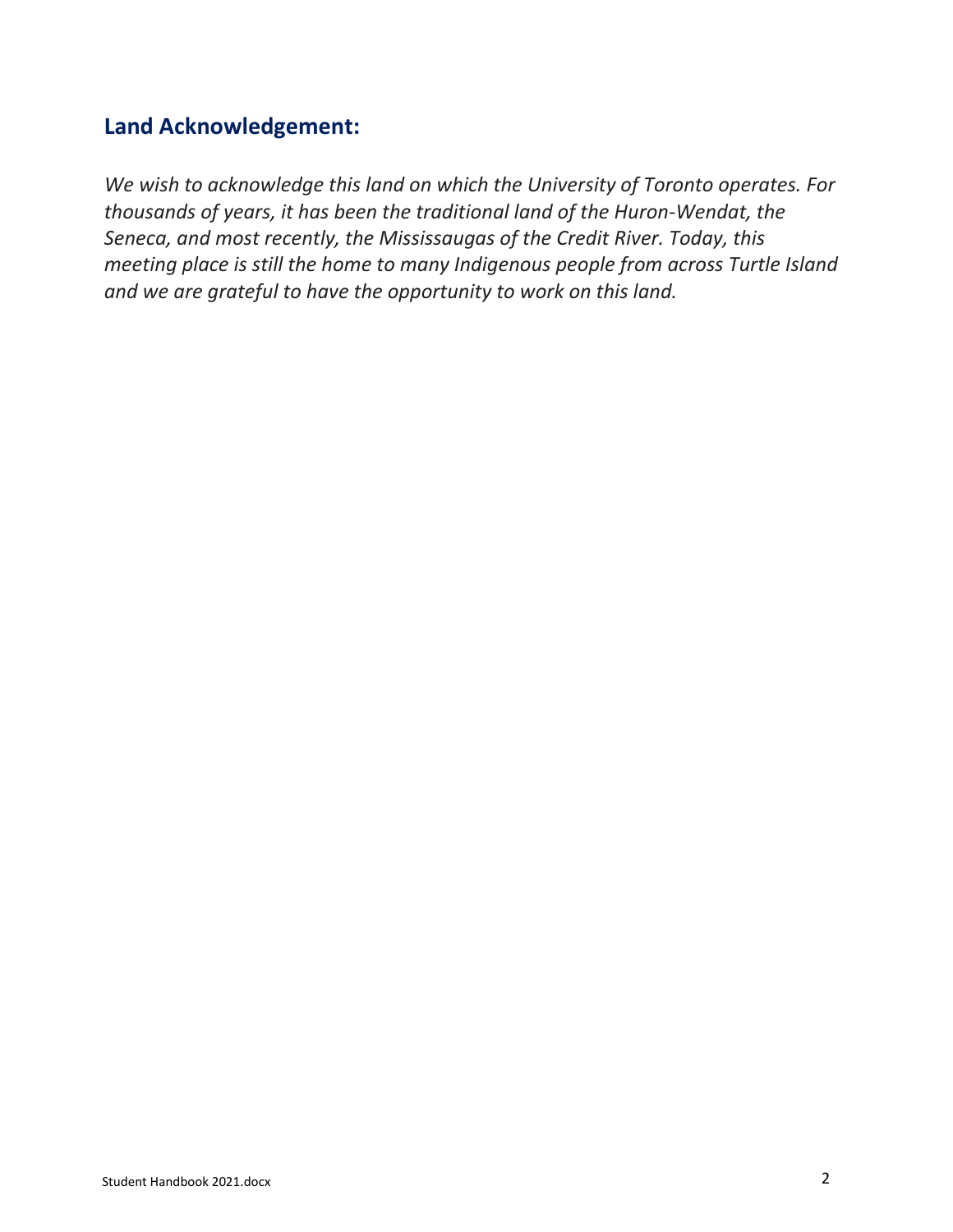#### **The PA Program Curriculum and COVID-19:**

Ontario's response to the COVID-19 pandemic continues to evolve. Changes will likely occur as the province and its municipalities adjust to new data about the virus. In these circumstances, please be advised that the manner of delivery of courses, co-curricular opportunities, programs, and services is subject to change, in accordance with university policies. The University thanks its students, faculty, and staff for their flexibility during these challenging times as we work together to maintain the standards of excellence that are the hallmark of the University.

#### **TCard UPDATE:**

TCard Services has developed a short video about converting JOINids to UTORids for newly admitted students. You can access the video here: [https://youtu.be/HvD8aLkRBGc.](https://youtu.be/HvD8aLkRBGc) As is recommended in the video, don't wait until the fall semester rush! The sooner the better! The video is also available on the UTORid Activation SharePoint site.

#### **COFM GUIDELINES**

Please note that the COVID-19 vaccination is required in order for you to participate in clinical placements. Medical learners who choose not to have the COVID-19 vaccination should be notified that hospital policies may preclude them from clinical placements or require antiviral prophylaxis and immunization in the event of a COVID-19 outbreak. Medical learners should follow NACI recommendations on the use of COVID-19 vaccines.

The PA Program is required to have your updated COVID-19 vaccination status, which is consistent with the COFM Guidelines. This is in the interest of preventing and reducing the transmission of COVID-19 at a hospital or other placement site, and to satisfy possible requirements for COVID-19 vaccination status information by specific hospitals or other placement sites. For these purposes, and consistent with both the COFM Guidelines and the provincial approach to immunization policies more generally, **we are requiring proof of vaccination of each dose of COVID-19 vaccine (of a two-dose COVID-19 vaccination series approved by the World Health Organization).**

If you are unable to satisfy this requirement, please contact Melissa Rodway, PA Program Coordinator [\(paprogram.coordinator@utoronto.ca\)](mailto:paprogram.coordinator@utoronto.ca). We have included the updated [Council of Faculty of Medicine](https://cou.ca/wp-content/uploads/2021/05/COFM-Immunization-Policy.pdf)  [Immunization Policy,](https://cou.ca/wp-content/uploads/2021/05/COFM-Immunization-Policy.pdf) which can also be found on the PA Consortium website [https://paconsortium.ca/policies.](https://paconsortium.ca/policies)

#### *Regulations and Policies:*

The University has policies (approved by its Governing Council) which apply to all students. The University assumes that each student will become familiar with these policies, some of which are enclosed in this Student Handbook. The remainder can be found at

[http://www.governingcouncil.utoronto.ca/Governing\\_Council/policies.htm.](http://www.governingcouncil.utoronto.ca/Governing_Council/policies.htm) The rules and regulations specific to the Physician Assistant Professional Degree Program (BScPA) are contained in this handbook. As a student in the PA Program, it is your responsibility to understand all policies and guidelines in this document, and to seek more information should you need it.

**Note: Policies within this handbook are current at the time of issue.**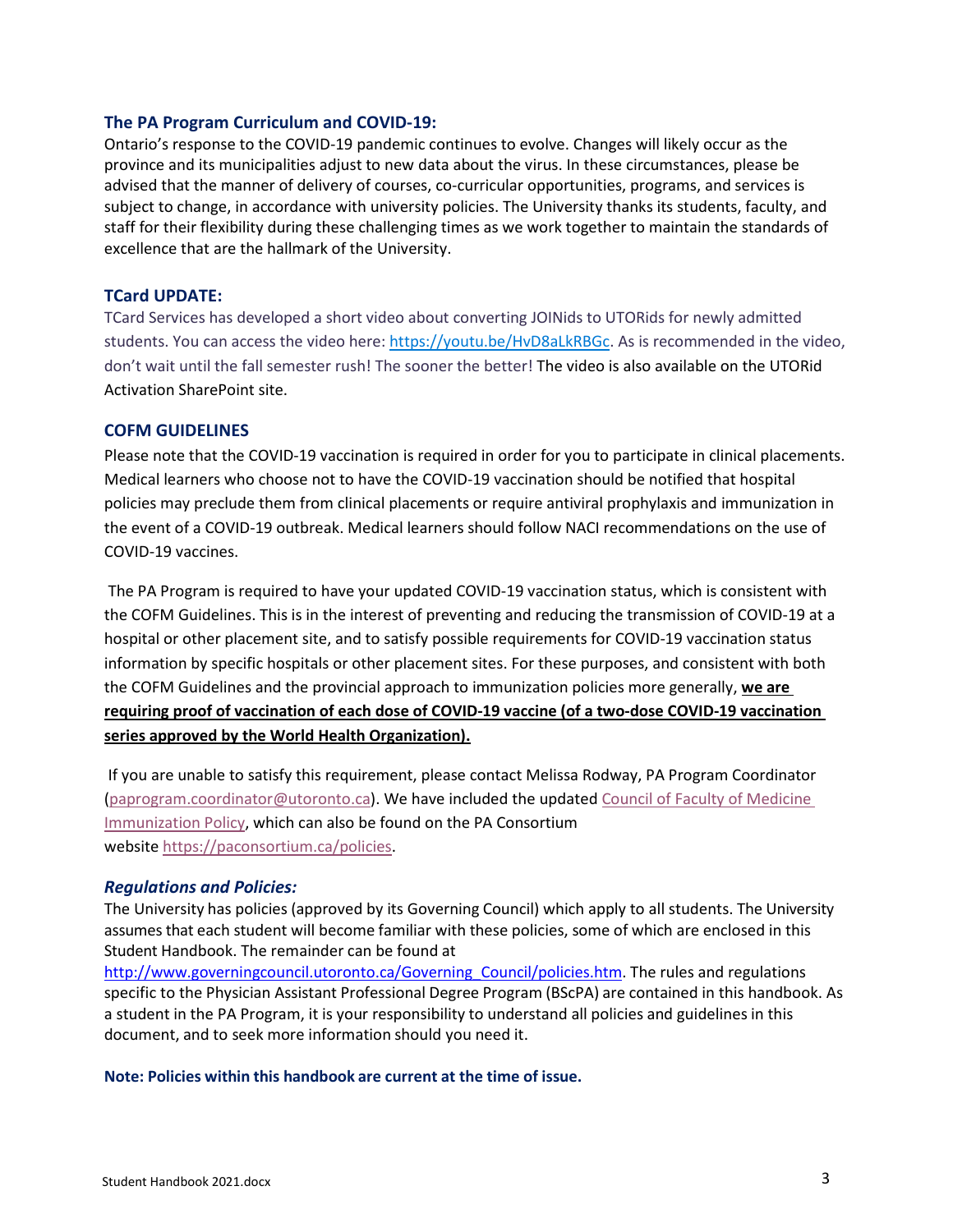# **Faculty of Medicine Equity, Diversity and Inclusion (EDI) Supports and Resources**

# <span id="page-3-0"></span>**About the U of T Faculty of Medicine's Office of Inclusion and Diversity (OID)**

#### <span id="page-3-1"></span>**What We Do**

The Office of Inclusion and Diversity (OID) supports Faculty of Medicine's commitment to Excellence through Equity, one of the three Strategic Domains of Focus named in the 2018-2023 Academic Strategic Plan.

Our Office is committed to working collaboratively to achieve the following initiatives:

- Design programs and policies that promote an equitable, inclusive and diverse environment
- **Provide guidance and support on EDI and human rights issues**
- Advise and collaborate on implementing EDI priorities

#### <span id="page-3-2"></span>**Contact us if you:**

- Are interested in collaborating on an equity event or initiative, such as a Diversity Dialogue Event
- Would like guidance and support on EDI and human rights issues (e.g. experiences of discrimination/harassment)
- Want to request an equity workshop for Faculty of Medicine learners, staff or faculty members

#### <span id="page-3-3"></span>**Contact Information**

- Website[: https://medicine.utoronto.ca/office-inclusion-and-diversity](https://medicine.utoronto.ca/office-inclusion-and-diversity)
- Email: [medicine.oid@utoronto.ca](mailto:medicine.oid@utoronto.ca?subject=New%20Staff%20Orientation)
- Twitter: @UofTMed OID
- Instagram[: @uoftmed\\_oid](https://www.instagram.com/uoftmed_oid/)

#### <span id="page-3-4"></span>**University of Toronto Equity Offices**

A list of the U of T Equity Offices and their contact information can be found here:

http://equity.hrandequity.utoronto.ca/wp- [content/uploads/sites/13/2019/08/Equity-Offices-](http://equity.hrandequity.utoronto.ca/wp-%20content/uploads/sites/13/2019/08/Equity-Offices-Poster.pdf)[Poster.pdf](http://equity.hrandequity.utoronto.ca/wp-%20content/uploads/sites/13/2019/08/Equity-Offices-Poster.pdf)

#### <span id="page-3-5"></span>**My Student Support Program (My SSP)**

My Student Support Program (My SSP) provides University of Toronto students with immediate, urgent and emergency assistance, and/or ongoing confidential, 24-hour support for any school, health, or general life concern at no cost to students. You can call or chat with a counsellor directly from your phone whenever, wherever you are for a range of concerns. Download the My SSP app, available on Apple App Store|Google Play.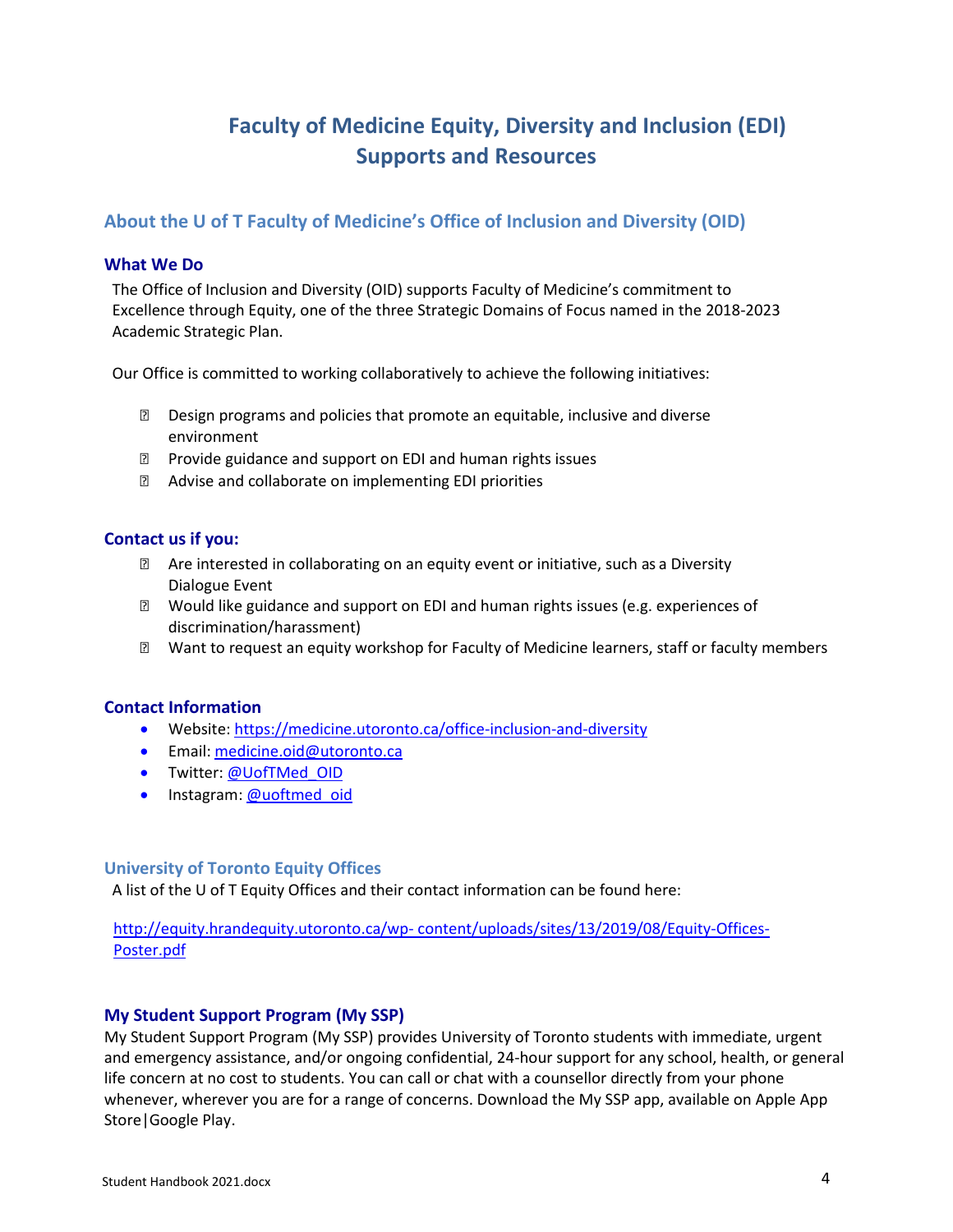# **Table of Contents**

| $\mathbf{1}$ |  |  |  |  |
|--------------|--|--|--|--|
|              |  |  |  |  |
|              |  |  |  |  |
|              |  |  |  |  |
|              |  |  |  |  |
|              |  |  |  |  |
|              |  |  |  |  |
|              |  |  |  |  |
|              |  |  |  |  |
|              |  |  |  |  |
|              |  |  |  |  |
|              |  |  |  |  |
|              |  |  |  |  |
|              |  |  |  |  |
|              |  |  |  |  |
|              |  |  |  |  |
|              |  |  |  |  |
|              |  |  |  |  |
|              |  |  |  |  |
|              |  |  |  |  |
|              |  |  |  |  |
|              |  |  |  |  |
|              |  |  |  |  |
|              |  |  |  |  |
|              |  |  |  |  |
|              |  |  |  |  |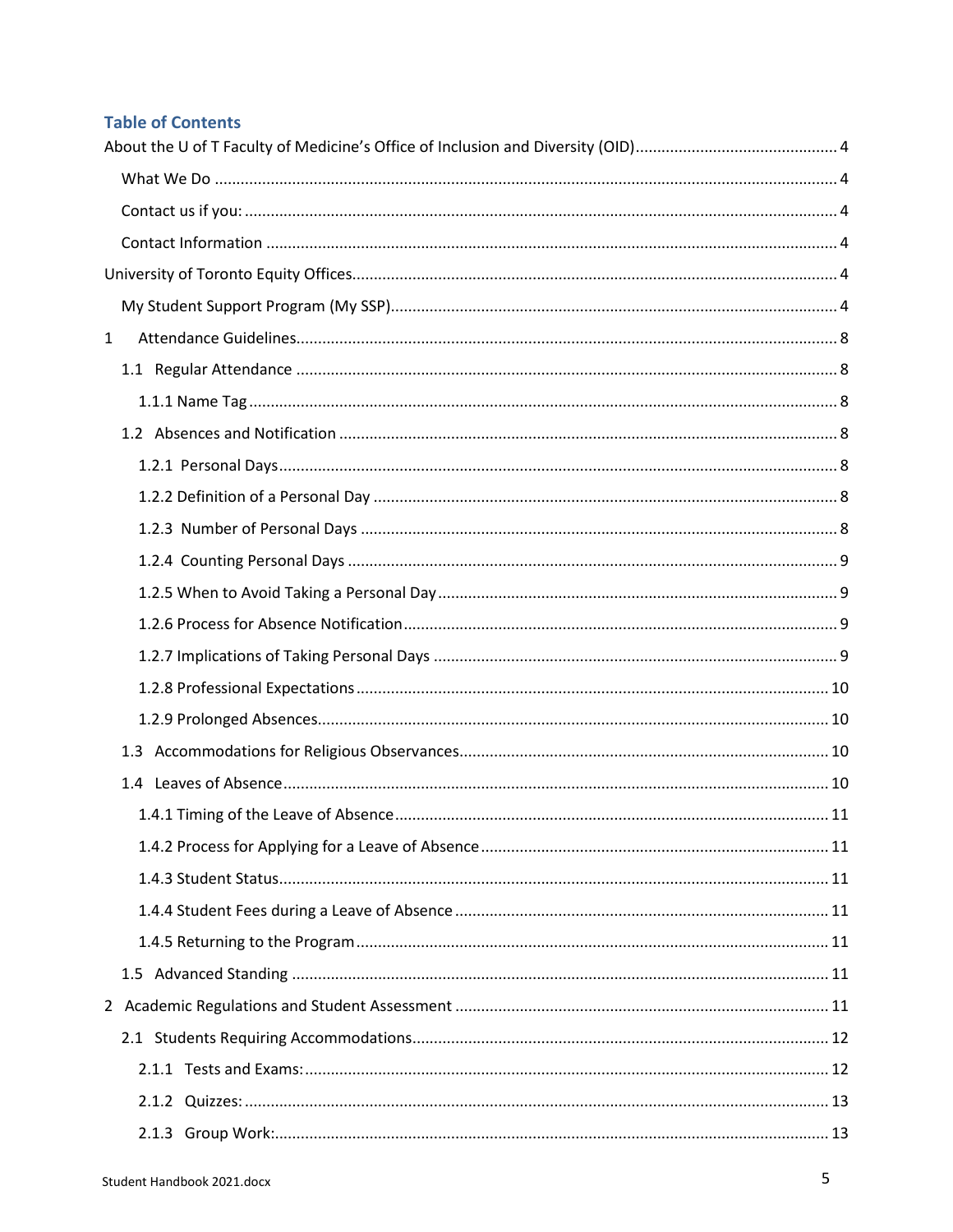| 3 |     |  |
|---|-----|--|
|   |     |  |
|   | 3.2 |  |
|   | 3.3 |  |
|   | 3.4 |  |
|   | 3.5 |  |
|   |     |  |
| 4 |     |  |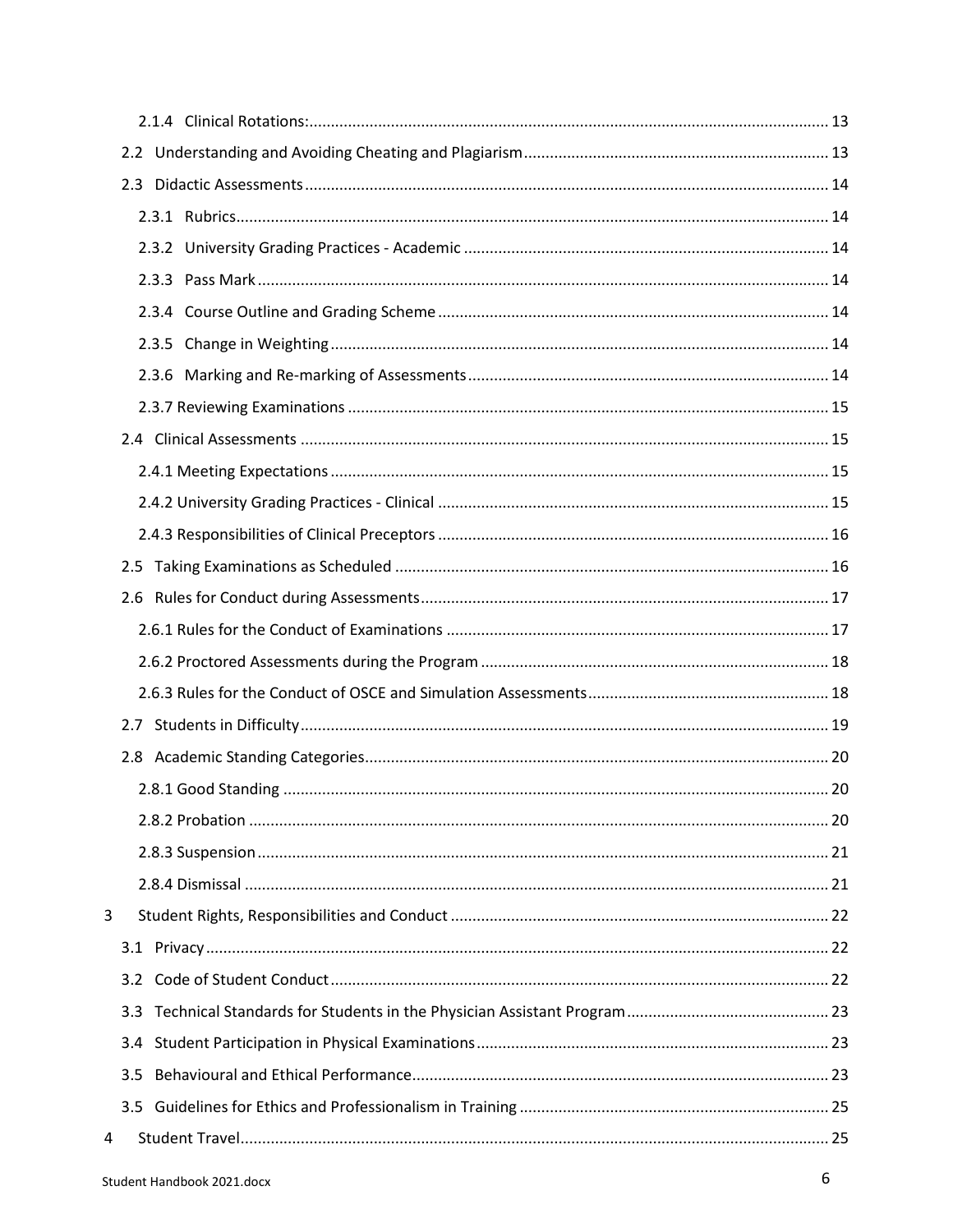| 5           |     |                                                                                                                   |
|-------------|-----|-------------------------------------------------------------------------------------------------------------------|
|             |     |                                                                                                                   |
|             |     |                                                                                                                   |
|             |     |                                                                                                                   |
|             |     |                                                                                                                   |
|             |     |                                                                                                                   |
|             |     |                                                                                                                   |
|             |     |                                                                                                                   |
| $7^{\circ}$ |     |                                                                                                                   |
|             |     |                                                                                                                   |
|             |     |                                                                                                                   |
|             | 7.3 |                                                                                                                   |
|             |     |                                                                                                                   |
|             |     |                                                                                                                   |
|             |     |                                                                                                                   |
|             |     |                                                                                                                   |
|             |     | All relevant forms, links and key policies are available on the BScPA Program Website (www.PAconsortium.ca) under |

sey pi rogram Website <u>(<mark>w</mark></u>  $\overline{u}$ Current Students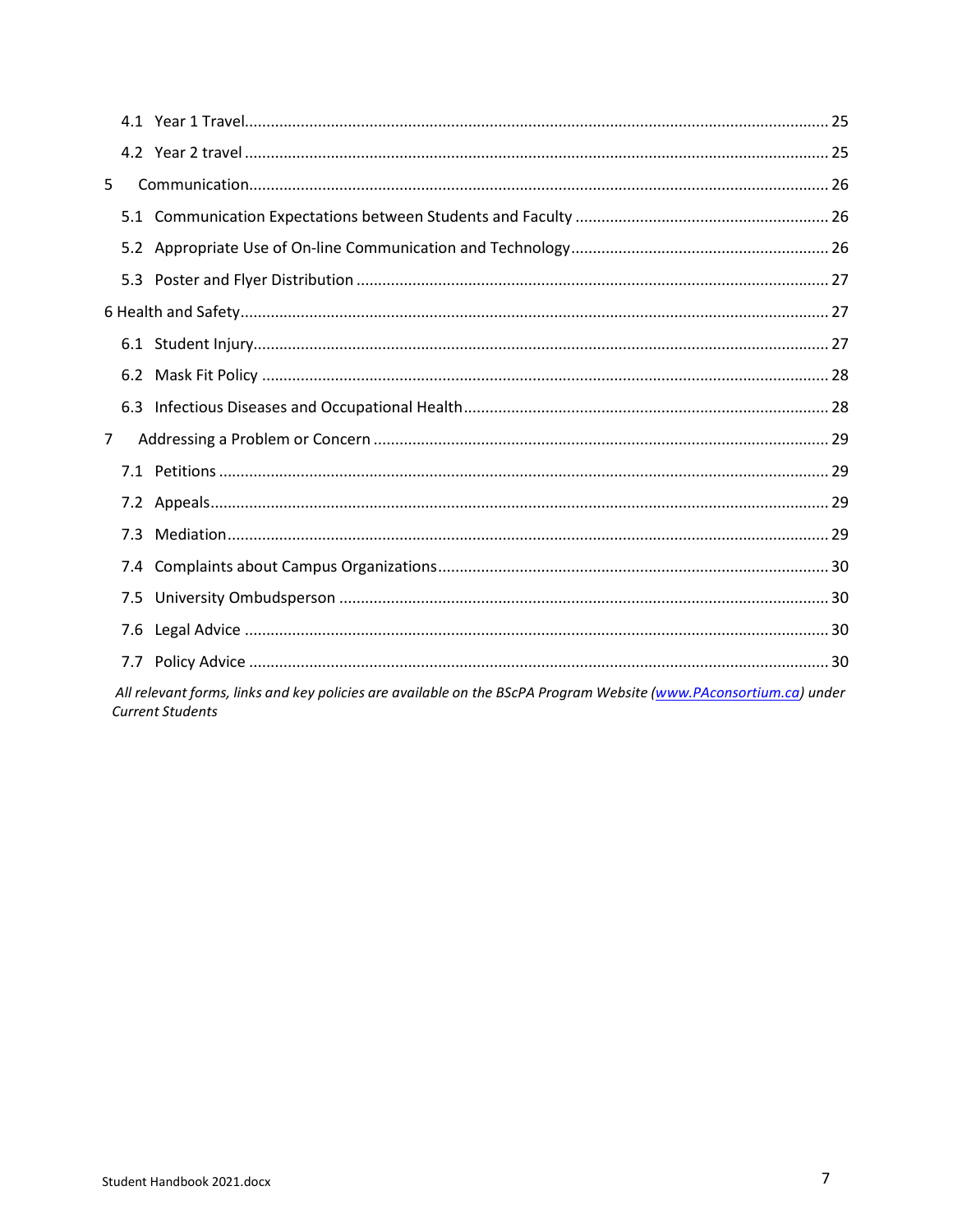# <span id="page-7-0"></span>**1 Attendance Guidelines**

#### <span id="page-7-1"></span>**1.1 Regular Attendance**

Students are expected to arrive/log in/participate on time for all scheduled classes, labs and synchronous (on-line) sessions. Students are expected to be in attendance and on time for all clinical activities and responsibilities as required by their clinical sites, including on-call, holiday and weekend duties. Although this is essentially an on-line program, it is full-time (30+ hours per week). Students are strongly discouraged from working during the program.

#### <span id="page-7-2"></span>**1.1.1 Name Tag**

All students in the BScPA Program are issued a Consortium of PA Education nametag, indicating they are a student at the University of Toronto. Nametags are to be worn at all times during Campus Block sessions and clinical experiences (including LCE). Students are also to carry official UofT identification (Tcard) at these times. If you lose/misplace your nametag, there is a replacement fee. Please contact the BScPA Program Office for further instructions.

#### <span id="page-7-3"></span>**1.2 Absences and Notification**

#### <span id="page-7-4"></span>**1.2.1 Personal Days**

BScPA students are adult learners, and it is acknowledged that, at times, a student may need to miss a session for personal reasons. These are considered "Personal Days". Just as graduate PAs must plan for coverage of professional duties when they are unable to attend work, courtesy dictates that students communicate with appropriate course directors/faculty membersif they require a "Personal Day". Students are not judged nor excused for using a "Personal Day", as long as appropriate notification is provided. The Absence Notification system allows for this notice.

#### <span id="page-7-5"></span>**1.2.2 Definition of a Personal Day**

Sick days, medical appointments, urgent situations and personal time off all fall within the realm of personal days. Students will complete an Absence Notification Form for any day or any part of a day they will not be in class (Campus Block) or are unable to participate in a synchronous session on-line, whether they are in Year 1 or Year 2 of the Program. This policy does not require a determination of whether an absence is excused or unexcused. It is expected that Personal Days will be used appropriately as outlined here, and as such, students will not have to provide an explanation or reason for their absence for a Personal Day. Additionally no "doctor's note", ["Verification](http://www.illnessverification.utoronto.ca/) of Student [Illness](http://www.illnessverification.utoronto.ca/) or [Injury"](http://www.illnessverification.utoronto.ca/) or similar documentation is required as long as the policy is followed.

#### <span id="page-7-6"></span>**1.2.3 Number of Personal Days**

During the academic year (Year 1), students are permitted to use three (3) Personal Days during each semester. The program reserves the right to discuss attendance with the student in the event of any concerns about individual and/or group academic performance.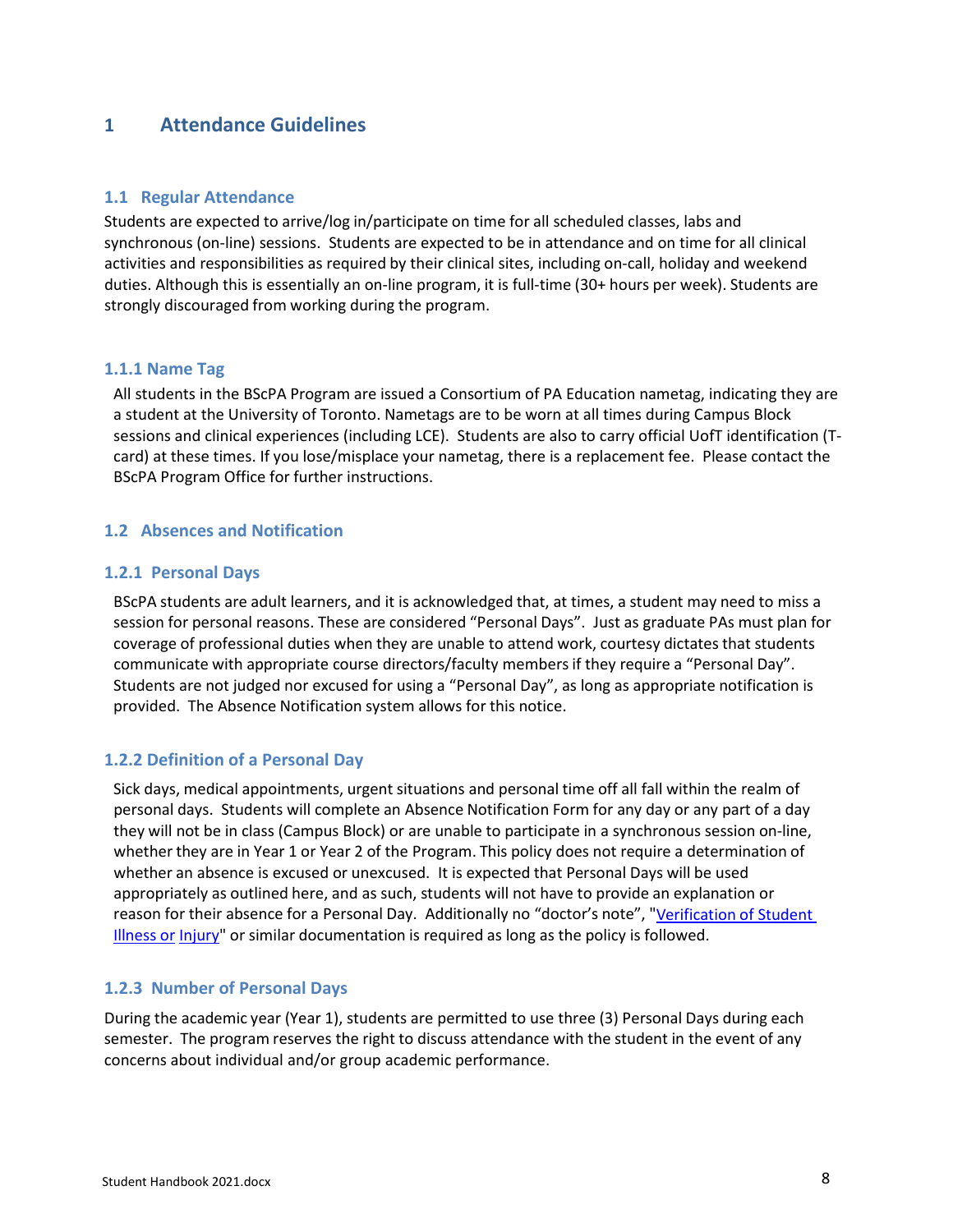#### <span id="page-8-0"></span>**1.2.4 Counting Personal Days**

If a student will miss *more than one third* of a scheduled synchronous learning activity or event, it is considered an entire Personal Day.

For example:

- If a student will miss morning classes but not afternoon classes, this counts for one Personal Day.
- If a student will miss more than one hour of a half-day event (usually 3 hours of instruction), this counts for one Personal Day.
- If a student will miss more than 20 minutes of a one hour scheduled on-line discussion, this counts as one Personal Day.

#### <span id="page-8-1"></span>**1.2.5 When to Avoid Taking a Personal Day**

The program makes every effort to schedule learning activities in a student-centered way, keeping in mind statutory holidays, and the need for breaks and down time. Keeping student success in mind, it is best for everyone to be in full attendance at all times. Students are strongly discouraged from taking a personal day in the following situations:

- Labs and simulation sessions in Campus Blocks during which students are paired or grouped
- Small group presentations where the student's group is presenting
- The first or last day of a semester
- The first or last day of a Campus Block
- The first or last day of a clinical placement
- The day before or the day after a scheduled study/reading day, break, vacation or holiday
- ANY summative assessment\* in which a grade is given such as clinical skills exams and other practical exams; written and/or online exams, tests, quizzes

\*If a student is unable to attend a summative assessment, the student is expected to submit [a Petition](http://www.paconsortium.ca/forms)  [for Consideration of Prolonged Absence or Missed Examination/Required Assessment form](http://www.paconsortium.ca/forms) to their Course Director. This form is required in advance to request a rescheduling of the assessment. The Course Director *may* award a score of '0' for the missed assessment if the request is denied or if the process is not followed. (See section in Academic Regulations- [Taking Examinations](#page-15-2) as Scheduled).

#### <span id="page-8-2"></span>**1.2.6 Process for Absence Notification**

#### *In the event of a planned Personal Day:*

At least 24 hours in advance of the scheduled event that will be missed, the student is to inform the Course Director of their impending absence. Following this, they are to complete an Absence Notification Form. The link to the form is available on the BScPA [Program](https://paconsortium.ca/forms) Website and is also linked from the PA Program course shell on Quercus. Only this form will be accepted. The form is completed electronically and submitted directly to the Program.

#### *In the event of an unplanned Personal Day:*

In the event of an unanticipated urgent situation or illness, students **must notify the Course Director ASAP via e-mail or voicemail** (directly to the Course Director, not to the general BScPA Program phone number). Students must then complete the Absence Notification Form as soon as physically possible.

#### <span id="page-8-3"></span>**1.2.7 Implications of Taking Personal Days**

For any session that is missed, the student is responsible for the material included in that session. The Course Director may consider assigning additional learning activities if required.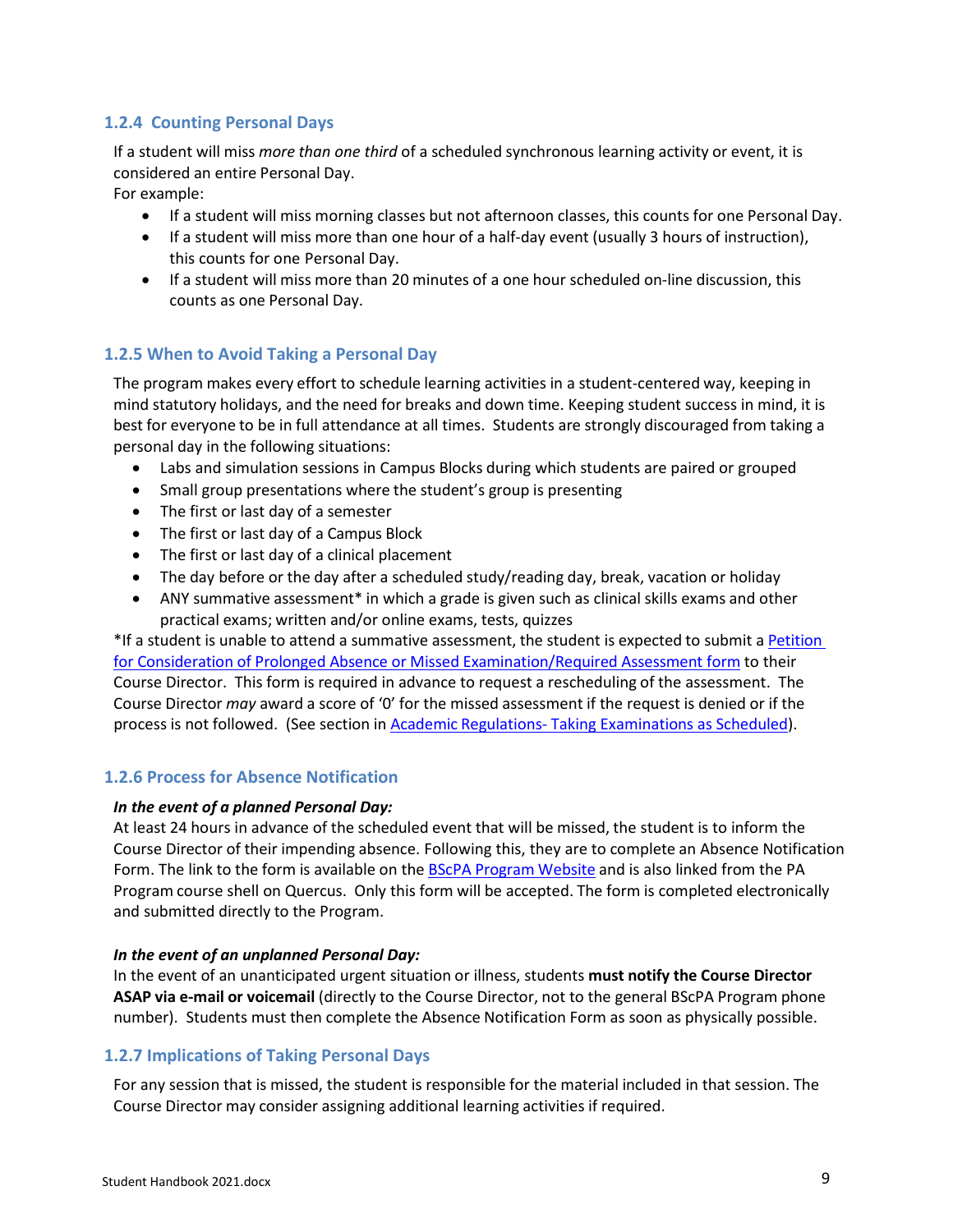#### <span id="page-9-0"></span>**1.2.8 Professional Expectations**

There are many times when the scheduling of a simulation, lab or small group session is dependent not only on room availability but also on the attendance of all students involved (for example, when students are paired or scheduled in small groups). Students who miss such sessions without advance notice may be compromising the learning/evaluation experience for their peers. Absences without appropriate notification may be considered unprofessional behavior.

If a student does not follow the Absence Notification process as instructed and/or has absences or tardiness that is affecting their success in the program, they may be required to discuss the challenges facing the student with the Program faculty. The absence(s) may not necessarily be considered as unprofessional, it is how the student conducts themselves with respect to the absence and the impact of this absence on their own success that may require escalation of the matter to the level of the Program faculty. Depending on the circumstances, failing to follow process or meeting the professional expectations of students may be discussed by the Progress Review Committee, may be presented to the Board of Examiners, and may result in disciplinary action.

#### <span id="page-9-1"></span>**1.2.9 Prolonged Absences**

In the case of an extremely serious and/or extended illness (beyond 3 days per semester) or an unusually difficult and/or dire personal situation, a student may require additional time away from the program. These cases will be handled on an individual basis and must be discussed with the BScPA Program Director or with the Office of Health Professions Student Affairs (OHPSA), as soon as possible. A [Petition for Consideration of Prolonged Absence or Missed Examination/Required Assessment form](http://www.paconsortium.ca/forms) may be required, and may include (if illness is a factor) the University of Toronto's medical certificate [\(http://www.illnessverification.utoronto.ca\)](http://www.illnessverification.utoronto.ca/). The Petition for Consideration form is available on the **BScPA [Program](https://paconsortium.ca/forms) Website and linked to the PA Program course shell on Quercus.** 

#### <span id="page-9-2"></span>**1.3 Accommodations for Religious Observances**

It is the policy of the University of Toronto to arrange reasonable accommodation of the needs of students who observe religious holy days other than those already accommodated by ordinary scheduling and statutory holidays. Please note that students have the responsibility to alert members of the teaching staff in a timely fashion to upcoming religious observances and anticipated absences.

For information on the University's expectations concerning the accommodation of religious observances for students, see the Policy on Scheduling of Classes and Examinations and Other [Accommodations](https://governingcouncil.utoronto.ca/secretariat/policies/religious-observances-policy-scheduling-classes-and-examinations-and-other) for Religious [Observances](https://governingcouncil.utoronto.ca/secretariat/policies/religious-observances-policy-scheduling-classes-and-examinations-and-other) an[d Accommodations for Religious Observances](http://www.viceprovoststudents.utoronto.ca/publicationsandpolicies/guidelines/religiousobservances.htm) (the Accommodations for Religious Observances page includes links to examples of related dates on which students may be excused from classes or examinations).

#### <span id="page-9-3"></span>**1.4 Leaves of Absence**

Leaves of Absence from the BScPA Program are not automatically granted. Under exceptional circumstances, a Leave of Absence (LOA) *may* be granted to a student upon the request of the student; the approval is at the discretion of the Medical Director of the BScPA Program and at times the Office of Health Professions Student Affairs (OHPSA). An LOA *may* also be recommended by the BScPA Program and the OHPSA in order to support the student, and is subject to the approval of the Board of Examiners (BOE). Taking into account all Leaves of Absence (and probation periods, if applicable), the total duration of the Program cannot exceed 3 years and 6 months.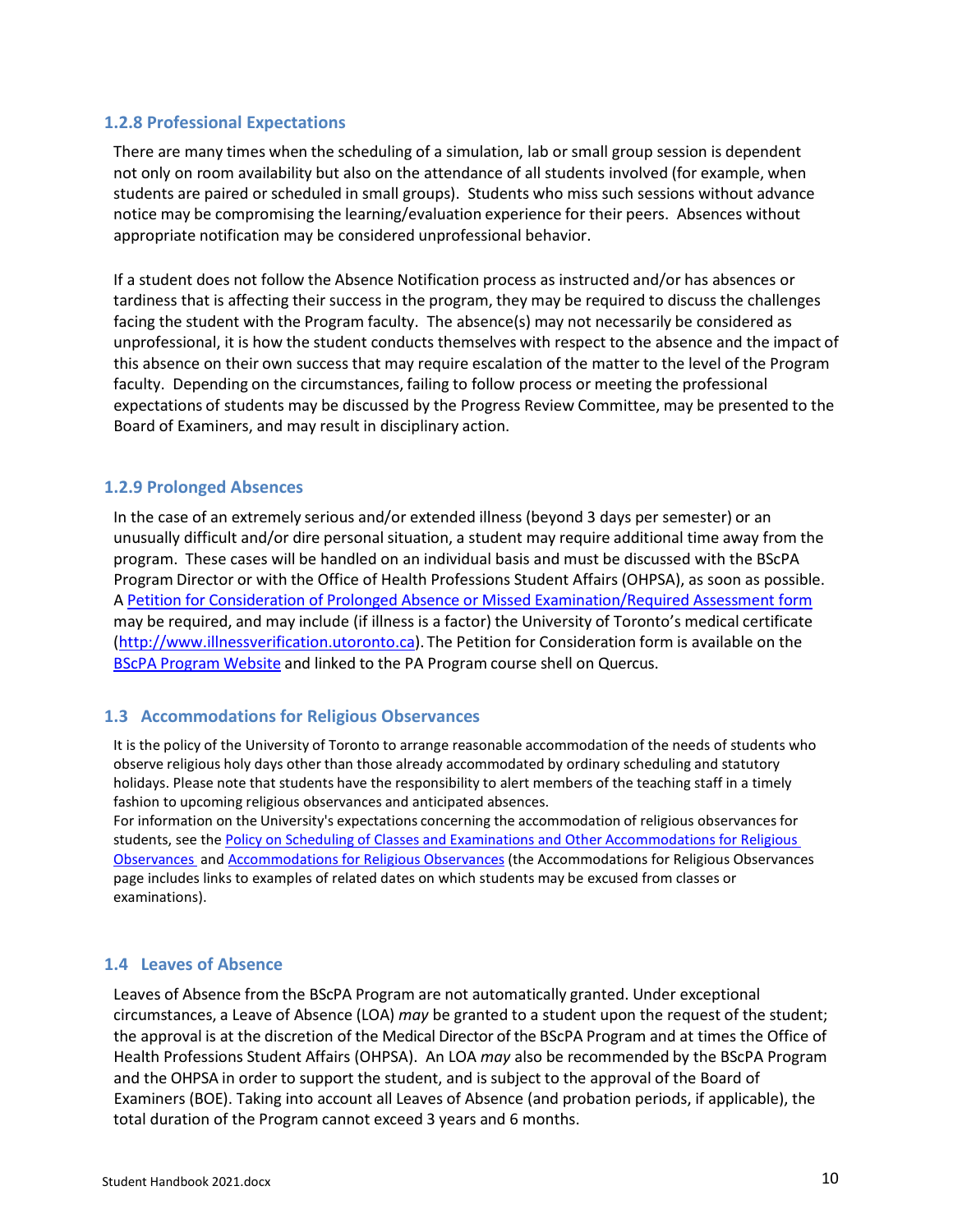#### <span id="page-10-0"></span>**1.4.1 Timing of the Leave of Absence**

This leave will be granted until the following academic year only. These are timed on a case-by-case basis, depending on the circumstances.

#### <span id="page-10-1"></span>**1.4.2 Process for Applying for a Leave of Absence**

Students who are considering an application for a Leave of Absence must contact:

- The Program Director/Academic Coordinator of the BScPA Program to discuss scheduling and re-entry to the program
- The Medical Director to approve the LOA
- The Office of the Registrar to discuss matters relating to financial assistance and academic transcripts
- The Associate Dean or designate of the Office of Health Professions Student Affairs to discuss academic and career implications

If supported, the Associate Dean of the Office of Health Professions Student Affairs will write a letter, which summarizes the conditions under which the leave is granted, and the expected re-entry date. This letter will be copied to the BScPA Program Director, Faculty Registrar, and other appropriate parties, including the Board of Examiners, as applicable.

#### <span id="page-10-2"></span>**1.4.3 Student Status**

A student who is granted an LOA will not be registered as a BScPA student for the duration of the leave.

#### <span id="page-10-3"></span>**1.4.4 Student Fees during a Leave of Absence**

Depending on the timing of the LOA, the student may forfeit the academic and non-academic fees for that year. Students will be subject to the appropriate Academic and Non-academic fees upon re-entry to the program and are thus subject to the fee schedule that pertains to the year they re-enter.

#### <span id="page-10-4"></span>**1.4.5 Returning to the Program**

Individual consideration will be given to situations in which the student may benefit from returning to the program to participate in the previous semester to audit completed courses prior to returning to the clinical year.

#### <span id="page-10-5"></span>**1.5 Advanced Standing**

At this time, the BScPA Program is unable to give advanced standing in any course or component in the curriculum. **There are no exceptions.**

#### <span id="page-10-6"></span>**2 Academic Regulations and Student Assessment**

The primary outcome of the Program is to produce PAs who are safe, professional and competent practitioners. The BScPA Program utilizes a competency-based curriculum, and competency-based assessments. The Program embraces an assessment philosophy: "to use multiple forms of assessment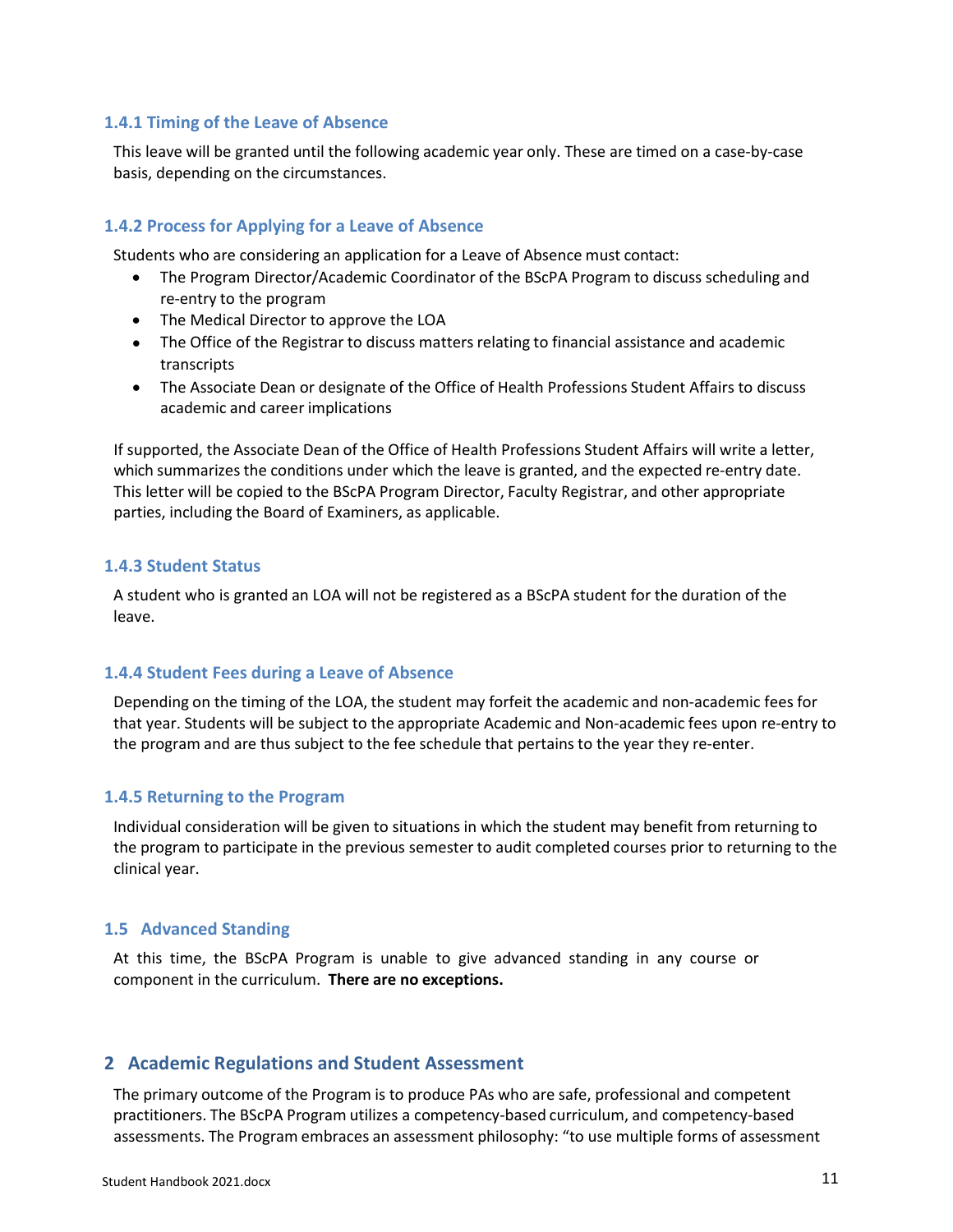that allow for success in multiple ways".

Students will be assessed in all competencies at various times in the Program. These competencies relate to the National Competency Profile for PAs in Canada [\(CanMEDS-PA\)](https://capa-acam.ca/about-pas/canmeds-pa/), and encompass the roles of Medical Expert, Communicator, Collaborator, Leader, Health Advocate, Scholar, and Professional.

Successful completion of the Academic and Clinical Curricula are dependent upon the student meeting all expected competencies as outlined within the program.

#### <span id="page-11-0"></span>**2.1 Students Requiring Accommodations**

The University of Toronto and the BScPA Program are committed to providing effective accommodation for students with disabilities. Students requiring academic accommodations should register early with Accessibility Services (AS) to determine their accommodations. Students are also encouraged to approach course faculty and/or AS for assistance in achieving academic success in their courses. Accessibility Services will provide the BScPA Program with a Letter of Accommodations on behalf of the student. The Letter of Accommodations is a confidential document that outlines a student's accommodation. This letter will be shared with BScPA Program faculty, staff, and test proctors on a "need to know" basis, in order for the student's accommodations to be efficiently implemented. Every effort will be made to protect the student's privacy. Please refer to the University of Toronto Accessibility Services website<http://www.studentlife.utoronto.ca/as> for further information on accommodations policies.

Students with accommodations are expected to achieve the same academic standards and meet all the required outcomes of their courses. Academic accommodations provide appropriate alternatives for students with disability-related barriers to demonstrate their knowledge and skills. According to the Ontario Human Rights Commission Guidelines on Accessible Education (2004)<sup>[1](#page-11-2)</sup>, "An appropriate accommodation … enable(s) a student to successfully meet the essential requirements of the program, with no alteration in standards or outcomes, although the manner in which the student demonstrates mastery, knowledge and skills may be altered."

It is up to students to decide how and when to use their accommodations. At the start of each semester, students should communicate with the Academic Coordinator (AC) to decide which assessments for each semester will require accommodations. The AC can liaise with course directors to set up assignments with the required accommodations, unless the student prefers to speak to each individual Course Director.

#### <span id="page-11-1"></span>**2.1.1 Tests and Exams:**

As indicated in the Welcome Package, most tests and exams in the BScPA Program are written online with "ProctorU". ProctorU is an online examination platform that is able to accommodate differently abled Test-Takers. Students with accommodations and registered with AS should work with the Academic Director to ensure their specific accommodations are being met using this testing platform.

Students requiring accommodations for tests and exams must register with Test & Exam Services (TES). TES receives information about student accommodations directly from AS, so there is no need to provide them the Letter of Accommodations. For tests taken at a remote proctor site, such as during distance learning, the BScPA Program will forward the information from the Letter of Accommodations to the proctor prior to the test.

<span id="page-11-2"></span> <sup>1</sup> [http://www.ohrc.on.ca/sites/default/files/Guidelines%20on%20accessible%20education\\_2004.pdf](http://www.ohrc.on.ca/sites/default/files/Guidelines%20on%20accessible%20education_2004.pdf)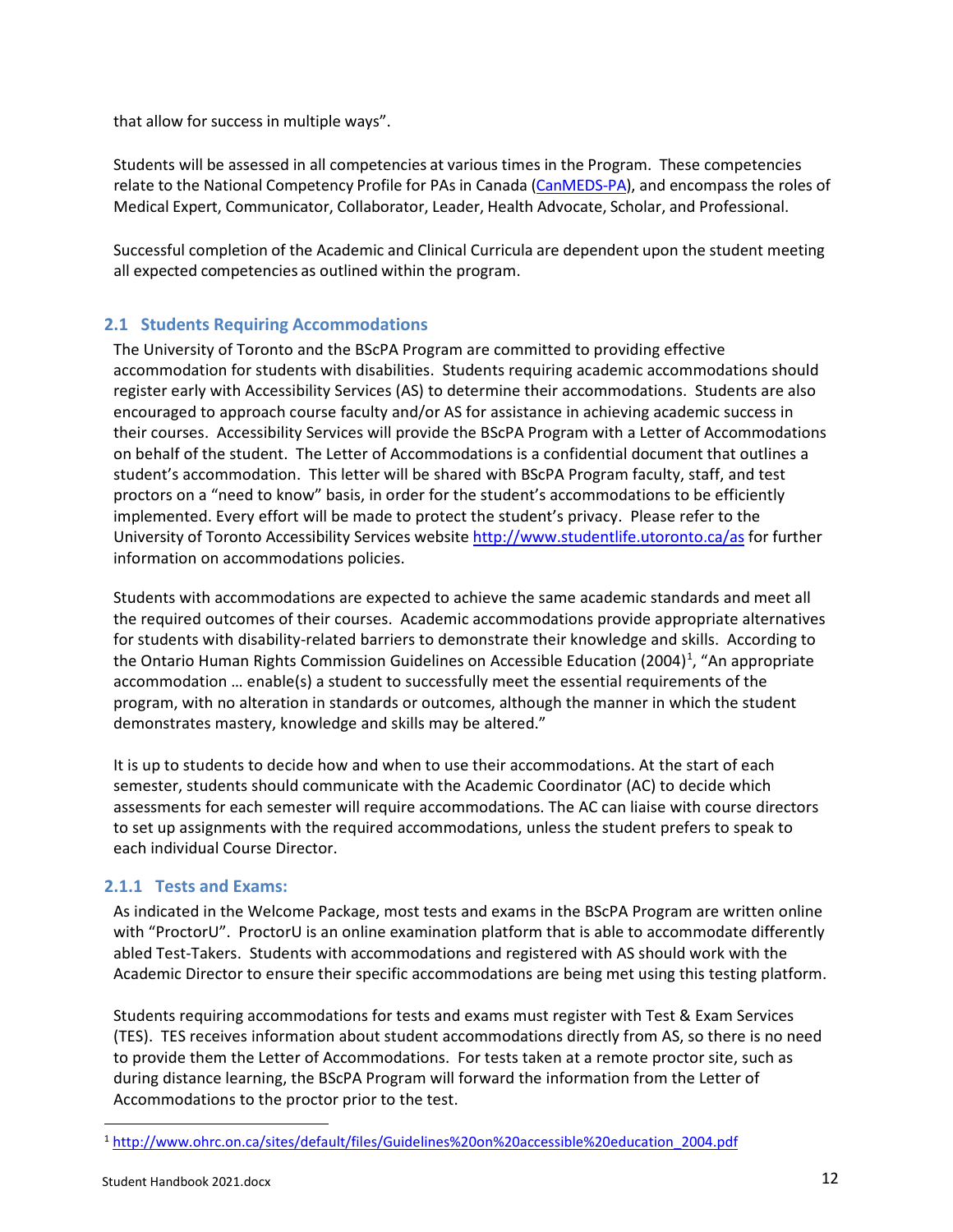#### <span id="page-12-0"></span>**2.1.2 Quizzes:**

Some courses include online un-proctored quizzes. Students with accommodations may register at TES or a remote test center for these quizzes, following the same process as taking tests and exams. Only a test center is equipped to verify that a student's accommodations are fully met. Alternately, students whose accommodations include extra time may wish to request extra time only, to avoid traveling to a test center for quizzes. In this case, students should contact the course faculty to request the extra time. Students can request that the extra time is also applied to all subsequent quizzes in that course. Students must communicate in writing to the course faculty that they are aware they will be receiving extra time only and that they feel this meets their needs for the quizzes.

#### <span id="page-12-1"></span>**2.1.3 Group Work:**

A significant portion of the BScPA Program coursework involves group work. Because of the nature of group work, it is important that any related accommodations, such as assignment extensions, be discussed with the course faculty early in the course. Because group members depend on each other for achievement course objectives, the needs of the group need to be considered in negotiating application of accommodations.

#### <span id="page-12-2"></span>**2.1.4 Clinical Rotations:**

Since the nature of practice-based learning is so different than classroom-based (and virtual classroom) learning, students with disabilities should meet with an AS counselor early to assess how their disability will affect their learning in clinical rotations and to determine their accommodations for this setting.

Students registered with AS are required to re-register each academic year. Students registered with AS in year one of the program should meet with their AS counselors several months prior to the start of their first clinical rotation to discuss how their disability may affect them in the new learning environment and what additional accommodations may be needed. Students who were not registered with AS in year one, but believe they have a disability that may affect their learning in clinical rotations, should also register early with AS.

In order to facilitate the scheduling of clinical rotations and ensure the best fit for students requiring accommodations in clinical rotations, the BScPA office requires receipt of the **Letter of Accommodations for the clinical year by May 15th of year one of the program**. If a student requires these services, they should plan accordingly and contact the [University of Toronto Accessibility](https://www.studentlife.utoronto.ca/as)  [Services](https://www.studentlife.utoronto.ca/as) early to begin the registration (or re-registration) process.

#### <span id="page-12-3"></span>**2.2 Understanding and Avoiding Cheating and Plagiarism**

All students are subject to the policies of the University of Toronto, which prohibits cheating and plagiarism, and enforces severe penalties against students who break the rules outlined in the [Code](http://www.governingcouncil.utoronto.ca/Assets/Governing+Council+Digital+Assets/Policies/PDF/ppjun011995.pdf) of [Behaviour](http://www.governingcouncil.utoronto.ca/Assets/Governing+Council+Digital+Assets/Policies/PDF/ppjun011995.pdf) on Academic Matters(Available from

[http://www.governingcouncil.utoronto.ca/Governing\\_Council/policies.htm\)](http://www.governingcouncil.utoronto.ca/Governing_Council/policies.htm), which include:

- Using unauthorized aids on an exam or test
- Looking at someone else's answers during an exam or test
- Falsifying documents or grades
- Making up sources or facts for an essay or report
- Submitting the same work in more than one course (without permission)
- Submitting someone else's work as their own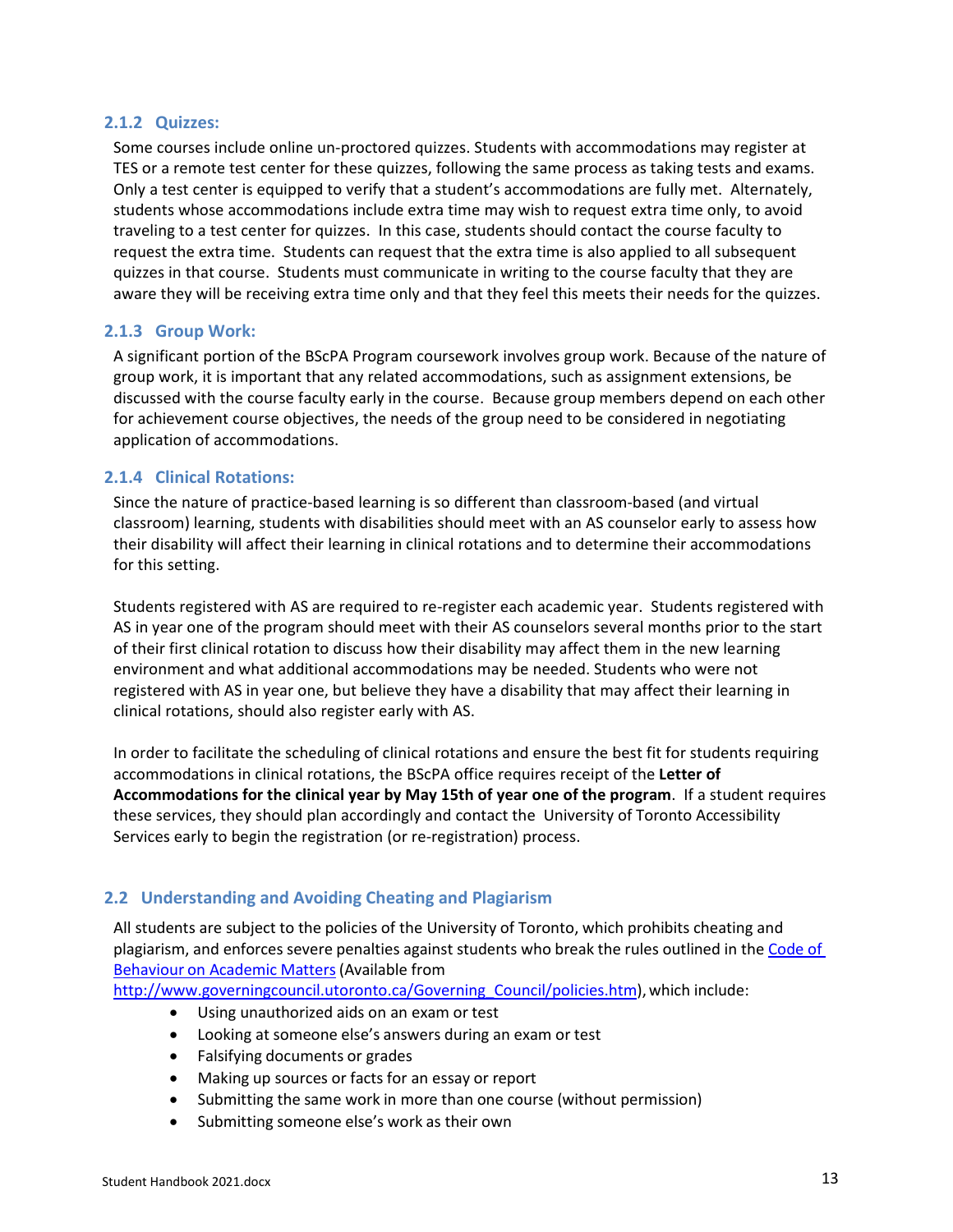It is inappropriate for students to copy and paste content without the proper use of quotation marks and citations/referencing.

Students may be required to submit their course assignments to **[Turnitin.com](http://turnitin.com/)** for a review of textual similarity and detection of possible plagiarism. In doing so, students will allow their assignments to be included as source documents in the Turnitin.com reference database, where they will be used solely for the purpose of detecting plagiarism. The terms that apply to the University's use of the Turnitin.com service are described on the Turnitin.com web site [www.turnitin.com.](http://www.turnitin.com/)

#### <span id="page-13-0"></span>**2.3 Didactic Assessments**

#### <span id="page-13-1"></span>**2.3.1 Rubrics**

Assignments are graded according to standard rubrics, which are included in the assignment task package.

#### <span id="page-13-2"></span>**2.3.2 University Grading Practices - Academic**

Course Directors are responsible for determining the content and method of examinations, and the weighting given to the various components of the assessment which determine the final grade. These arrangements are subject to the approval of the BScPA Program Evaluation and Assessment Committee and comply with the University Assessment and Grading Practices Policy (University [of Toronto](https://governingcouncil.utoronto.ca/secretariat/policies/grading-practices-policy-university-assessment-and-january-26-2012) (U of T) Grading [Practices](https://governingcouncil.utoronto.ca/secretariat/policies/grading-practices-policy-university-assessment-and-january-26-2012) Policy).

#### <span id="page-13-3"></span>**2.3.3 Pass Mark**

The pass mark for each course will be a C-, equivalent to a minimum course grade of 60%, or 1.7 (out of 4.0) Grade Point Value.

#### <span id="page-13-4"></span>**2.3.4 Course Outline and Grading Scheme**

Each course will have a course outline and grading scheme available to students in accordance with the grading policies of U of T. The weighting of different components in each course will vary, and will be based on multiple types of assessment tools, used in multiple ways. Student participation, attitudes and behaviour during classroom and small group activities may be assessed as part of the course assessment.

#### <span id="page-13-5"></span>**2.3.5 Change in Weighting**

Once the weighting of the components has been stated, it may not normally be changed. However, the weighting *may* be changed with the majority consent of the students enrolled in the course. If changes are required and agreed upon as stated above, written notice of the changes will be given to each student in the class concerned, as far ahead as possible of the time at which the changes are to be implemented.

#### <span id="page-13-6"></span>**2.3.6 Marking and Re-marking of Assessments**

It is expected that examinations and other assessments be set up, conducted and marked in a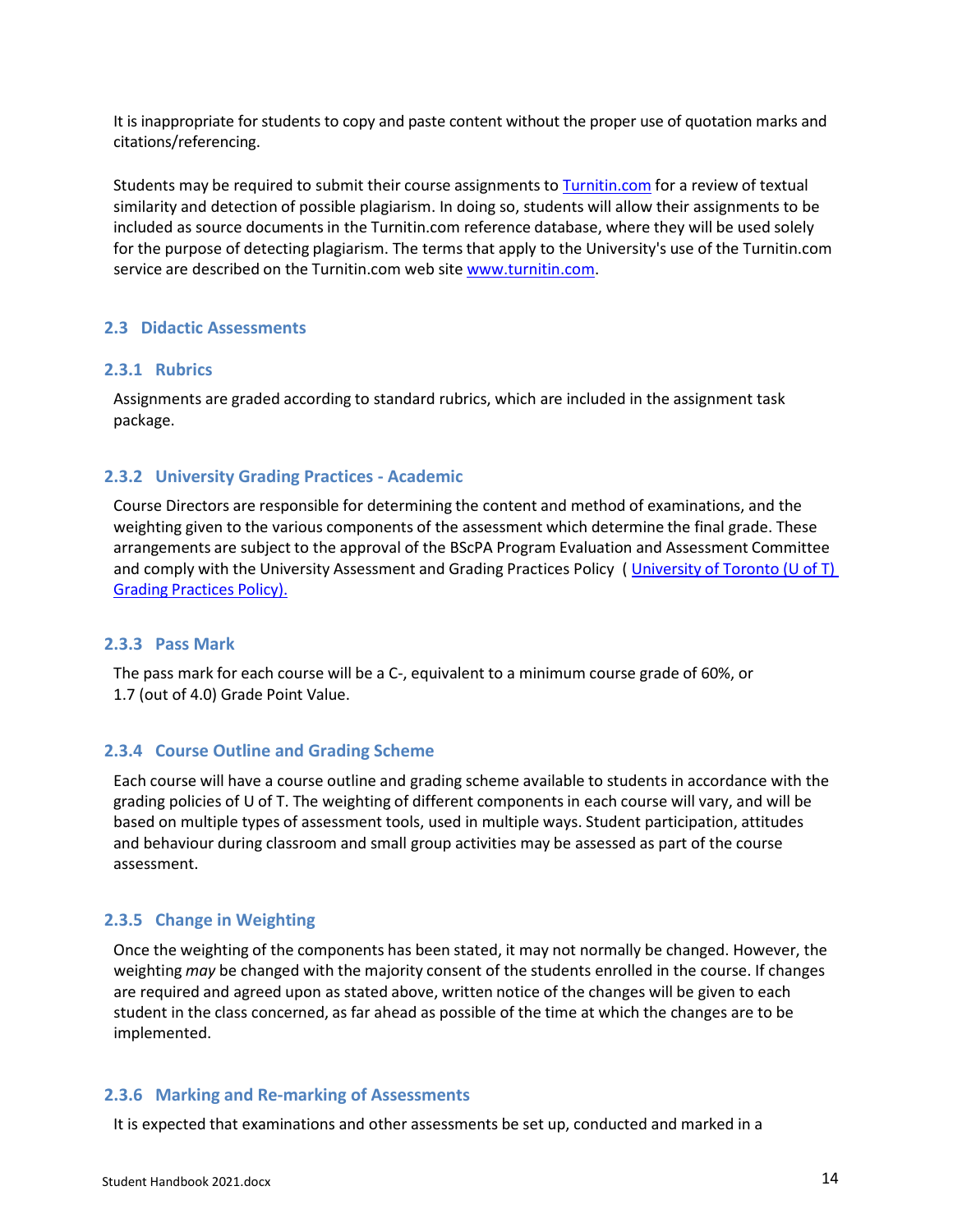transparently fair manner. They will appropriately reflect course objectives and content. After each component is marked, students should receive feedback on their performance in a fashion which is consistent with the evaluation format.

Feedback opportunities will allow any errors in marking or miscalculation of marks to be corrected. In some courses, as noted in course outlines, the time period for such feedback is limited. For example, students may be limited to one calendar week after the receipt of the marked exam to discuss any issues with the Course Director. If a Course Director decides to change the answer key, (e.g. in response to student feedback), any change should be promptly made known to the group of students involved.

Formal Review of assignments and/or the overall grade/mark on the course will not be undertaken lightly and will only occur if there are substantial and sufficient reasons to do so in the view of the Course Director concerned. If a request for a formal review is granted, the component/ course mark or grade may, as a result of the review, be raised, lowered, or remain unchanged. The Request [for Formal](http://www.paconsortium.ca/forms) Review of a Course Grade or [Evaluation](http://www.paconsortium.ca/forms) Form is available on the BScPA Program Website. It is expected that Formal Review will occur very infrequently and only if allowing a mark to stand unchallenged will be grossly unfair to the student concerned.

#### <span id="page-14-0"></span>**2.3.7 Reviewing Examinations**

Examination questions (as a rule) are not released after an assessment has been completed to maintain exam security. The exception would be if the faculty chooses to review specific concepts during an already scheduled office hour or tutorial. This would be a concept or content area that was identified during test analysis as one that a large proportion of the class did not seem to get and that was deemed to be a critical learning point (e.g. >30% of the class answered a particular question incorrectly). Class averages are not published for each assessment as the department's philosophy is that each student should measure themselves based on the standards of the course competencies, rather than each other. This also helps promote collaboration over competition.

#### <span id="page-14-1"></span>**2.4 Clinical Assessments**

#### <span id="page-14-2"></span>**2.4.1 Meeting Expectations**

Successful completion of the Clinical Curriculum is dependent upon the student meeting all expected clinical competencies. The grading scheme and expectations of students in the clinical rotations is outlined in the Clinical Handbook.

Students are assessed, in part, on professional practice behavior in clinical placements. All BScPA students are expected to meet the Standards of Professional Practice Behaviour for all Health Professional Students (Available at

[http://www.governingcouncil.utoronto.ca/Governing\\_Council/bac/gc/Policies.htm\).](https://governingcouncil.utoronto.ca/secretariat/policies/professional-practice-behaviour-all-health-professional-students-standards)

#### <span id="page-14-3"></span>**2.4.2 University Grading Practices - Clinical**

It is obligatory that assessment of the performance of students in clinical placements should be fair, humane, valid, reliable, and in accordance with the principles articulated in the University Grading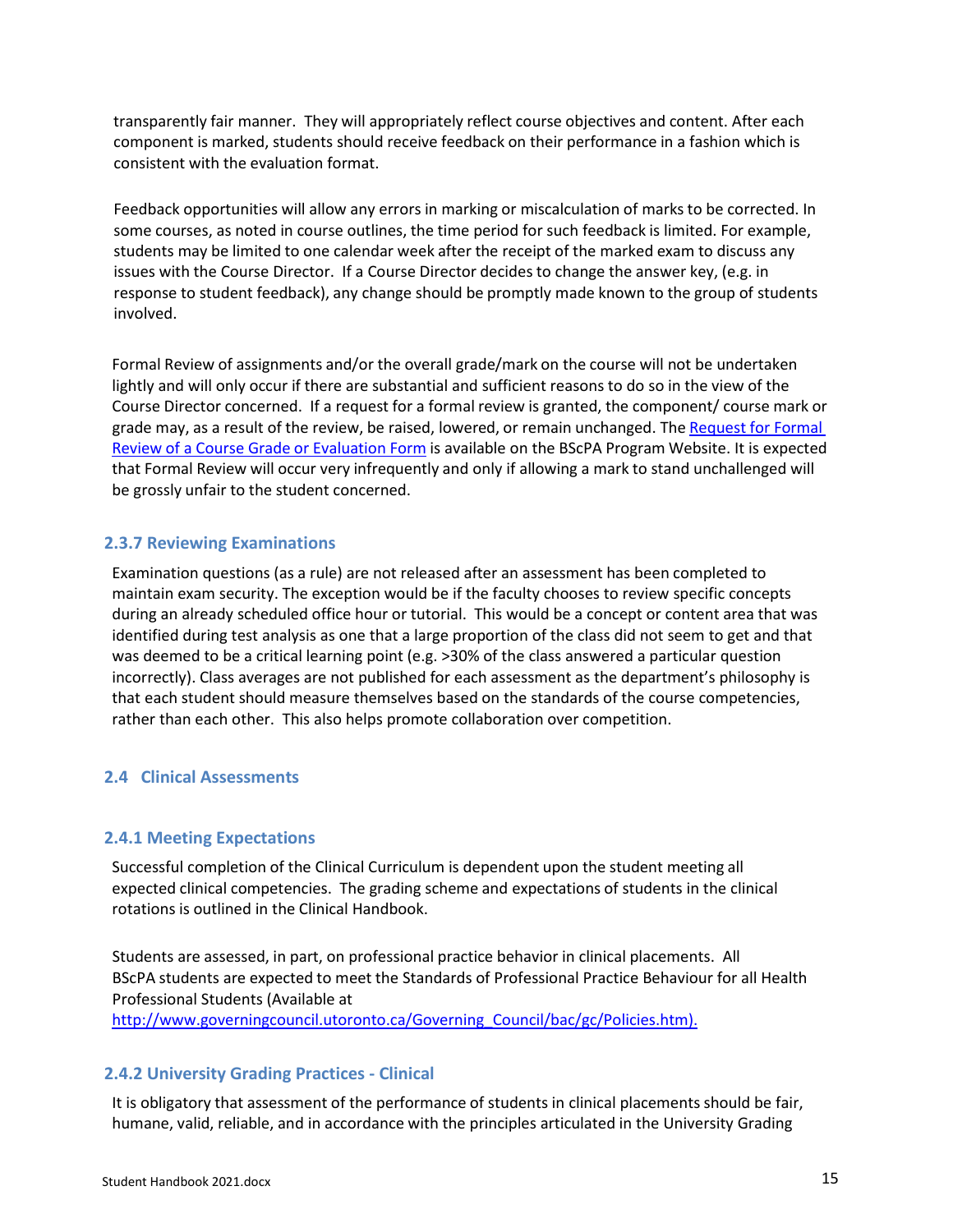#### Practices Policy:

#### <https://governingcouncil.utoronto.ca/sites/default/files/import-files/grading8958.pdf>

Accordingly, the assessments of a student's performance in a clinical setting is expected to encompass the following (as a minimum):

- Distribution of the assessment forms, the evaluation process, and the criteria to be used in assessing the performance of students. This is available to all students and preceptors before or at the beginning of the clinical experience
- A midway performance evaluation with feedback to the student.
- Written documentation of the final assessment with feedback to the student.

#### <span id="page-15-0"></span>**2.4.3 Responsibilities of Clinical Preceptors**

The program ensures that clinical preceptors are fully informed regarding University, divisional and course policies concerning evaluation procedures, including the specific assessment procedures to be applied in clinical settings.

#### <span id="page-15-2"></span><span id="page-15-1"></span>**2.5 Taking Examinations as Scheduled**

The Program expects all BScPA students to be present at all assessments, including examinations and assignments, as scheduled. Nevertheless, illness or personal circumstances may interfere with a student's ability to adequately prepare for, write or participate in an assessment or an examination as scheduled.

In these circumstances, BScPA students must contact the appropriate Course Director involved as soon as the problem becomes apparent. It is the responsibility of the Course Director to determine whether the circumstances warrant an accommodation. As it is the policy of the Faculty of Medicine to strongly encourage students to take examinations as scheduled wherever possible, in most cases (for example those involving less serious illness), the student will be encouraged to attempt the examination and complete the assessment as scheduled.

Students who feel that their performance on an examination or assessment may have been affected by an illness or personal circumstances must complete a [Petition for Consideration Form](https://www.paconsortium.ca/forms) (available on the BScPA Program Website). This form should be completed and e-mailed to the BScPA Program Office within 24 hours of the scheduled examination or assessment and may require medical or other documentation (e.g. [Verification of Student Illness or Injury form\)](http://www.illnessverification.utoronto.ca/index.php).

- $\circ$  The majority of proctored tests and exams are written online with ProctorU and must be written at the scheduled time of the assessment, which are in Eastern Standard Time zones
- $\circ$  Students are responsible with the costs associated with assessments (travel to/from, proctoring)
- $\circ$  Every effort is made to schedule semester calendars well in advance. Courses are scheduled semester by semester and are finalized at the start of each semester. Students must recognize that any personal scheduling, such as travel, should only be finalized once the semester schedule is confirmed.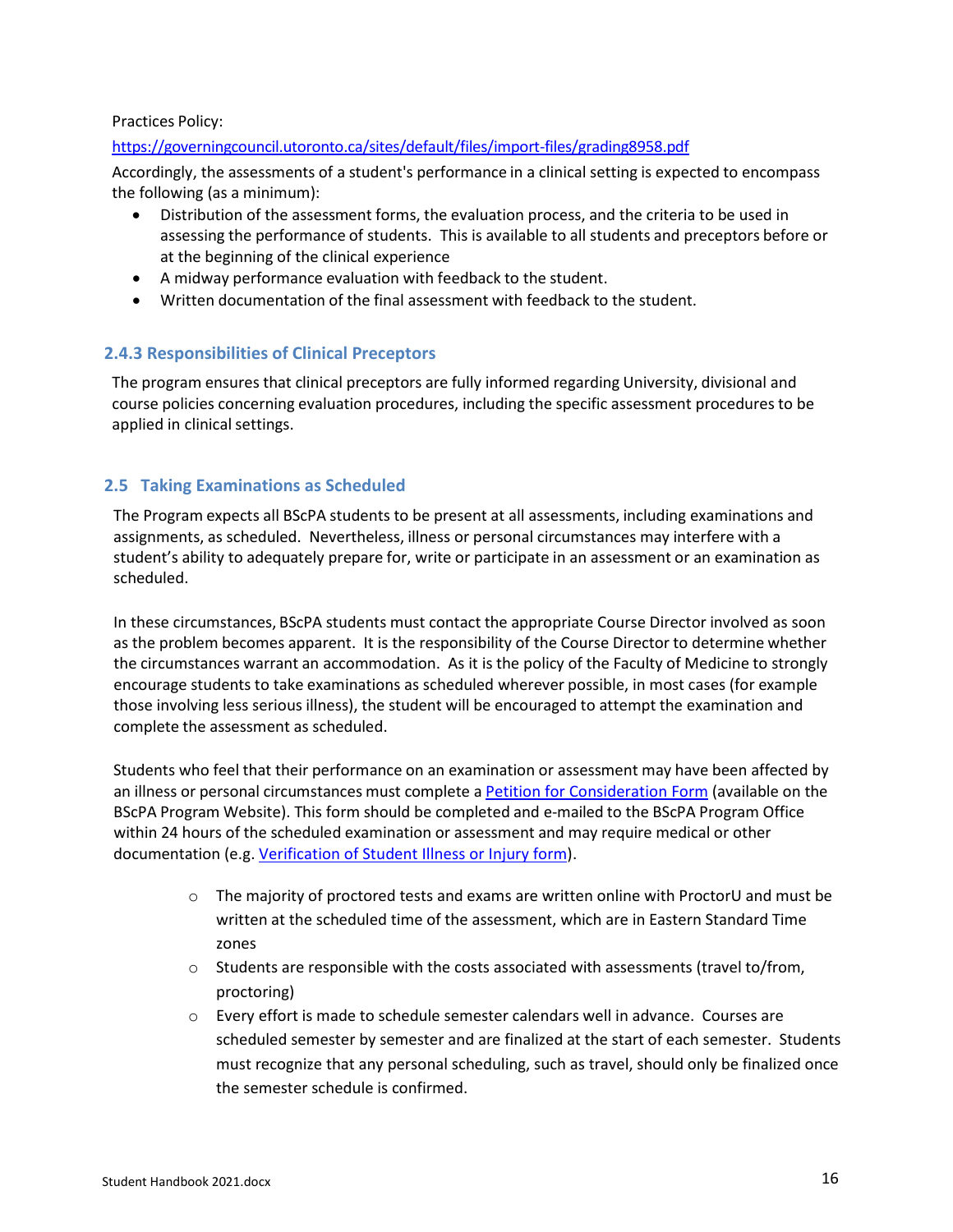#### <span id="page-16-0"></span>**2.6 Rules for Conduct during Assessments**

The concern of the Code of Behaviour [on Academic](https://governingcouncil.utoronto.ca/secretariat/policies/code-behaviour-academic-matters-july-1-2019) Matters is with the responsibilities of all parties to the integrity of the teaching and learning relationship. Honesty and fairness must inform this relationship, whose basis remains one of mutual respect for the aims of education and for those ethical principles which must characterize the pursuit and transmission of knowledge in the University. For further information please see the full Governing Council policy:

[https://governingcouncil.utoronto.ca/secretariat/policies/code-behaviour-academic-matters-july-1-](https://governingcouncil.utoronto.ca/secretariat/policies/code-behaviour-academic-matters-july-1-2019) [2019](https://governingcouncil.utoronto.ca/secretariat/policies/code-behaviour-academic-matters-july-1-2019)

#### <span id="page-16-1"></span>**2.6.1 Rules for the Conduct of Examinations**

Students who breech the following rules may be liable to penalties under the University of Toronto *[Code of](https://governingcouncil.utoronto.ca/sites/default/files/2019-08/Code%20of%20Behaviour%20on%20Academic%20Matters%20July%201%202019.pdf)  [Behaviour on Academic Matters](https://governingcouncil.utoronto.ca/sites/default/files/2019-08/Code%20of%20Behaviour%20on%20Academic%20Matters%20July%201%202019.pdf)*, including the loss of academic credit and expulsion.

- 1. No person will be allowed in an examination room during an examination except the students concerned and those supervising the examination.
- 2. No materials shall be brought into the room or used at an examination except those authorized by the exam proctor. Students shall not assist or obtain assistance from other students or from any unauthorized source during the examination.
- 3. Bags and books are to be deposited in areas designated by the exam proctor and are not to be taken to the examination desk. Unless otherwise instructed in advance, the use of any digital, printed or hand-written course materials including notes, manuals or textbooks, and the use of mobile phone, calculator, camera or any other electronic devices is prohibited during the exam and while in the proctored area. All electronic devices not required for the examination are to be turned off and must remain in bags in the designated area.
- 4. The sharing of examination questions or materials is considered a breach of academic integrity. Students shall not communicate with one another in any manner whatsoever during the examination. This includes any verbal, nonverbal, written, or electronic communication. Students may not reproduce any portion of the examination by any means, electronic or mechanical. Students may not attempt to access any examination content prior to or after administration of the examination. Examination books, scrap paper, or any other material issued for the examination shall not be removed from the examination room except by authority of the proctor. These must be returned to the proctor in their complete form, with no torn or removed parts.
- 5. The exam proctor has the authority to assign seats to students. The proctor may circulate throughout the examination room and view students' computer screens.
- 6. Students must use the computer designated by the exam proctor. Students may use their own, fully charged personal computers at the discretion of the course director. No other unauthorized devices may be used. Students may access online examinations only on a laptop or desktop computer (no tablets or smartphones). Students must ensure only the required browser or examination application is open. All other applications, including additional browser windows/tabs and programs must be closed and all electronic notifications must be turned off during the examination. If using a public computer, students must ensure they properly log in and out before and after the examination. Students are expected to notify the proctor if they encounter any technical issues with their personal or public computer during the examination (such as freezing, not saving answers, etc.).
- 7. Students must arrive at the examination room **at least ten minutes before** the start time of the examination.
- 8. Students are expected to log in (in the case of online examinations) and start examinations **on time.** If a student arrives **more than 15 minutes after** the scheduled examination start time, the course director and/or program faculty may deny permission to the student to start the examination late. In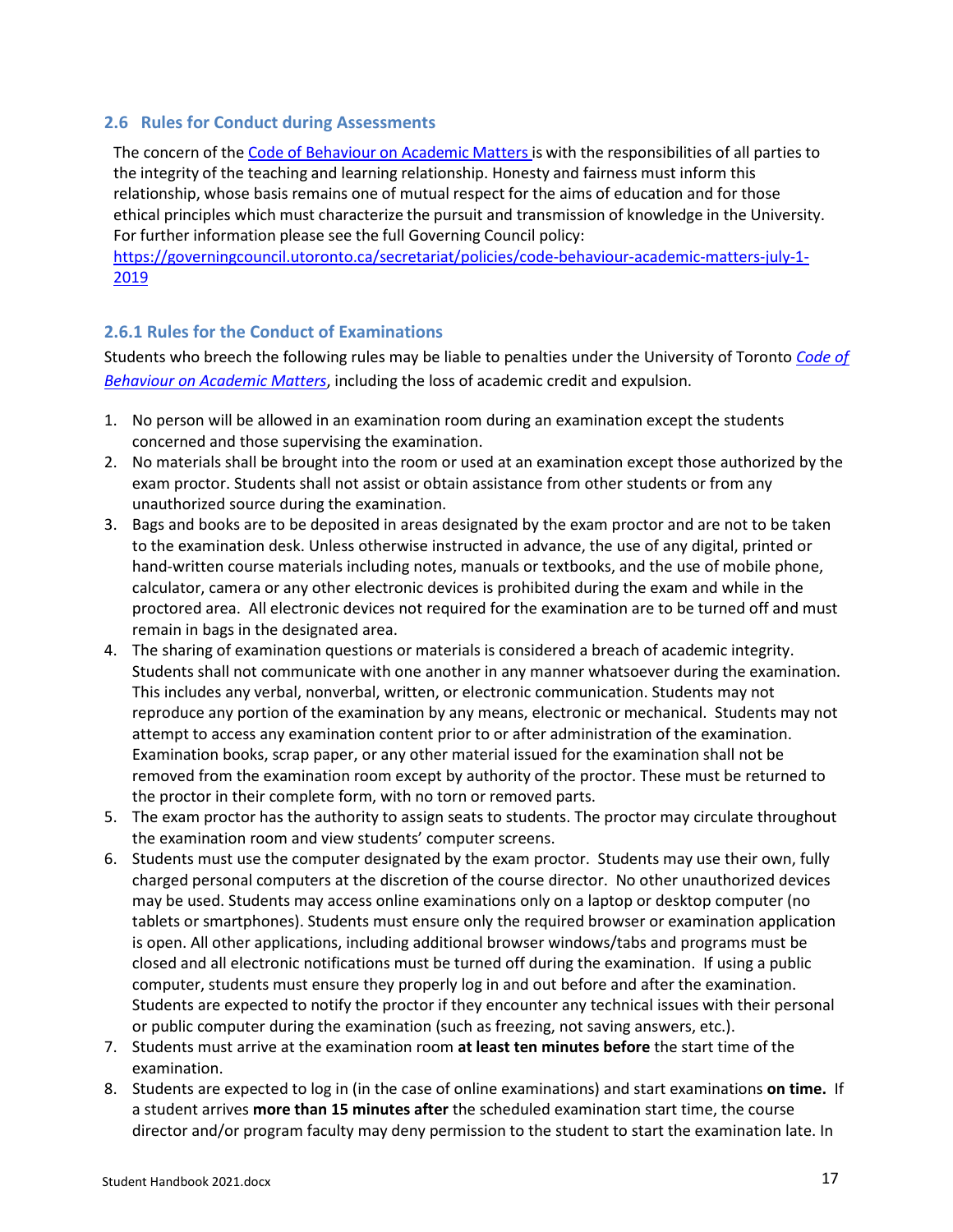general, any student who starts the examination late will not be given extra time to complete the examination. Students are usually not permitted to start an examination after any other student has completed that examination and left the proctored area.

- 9. Students are expected to stay in the examination room **during the first 30 minutes** of the scheduled examination time, regardless of the length of the exam. Students shall remain seated at their desks during the **final ten minutes** of the scheduled test time of an examination.
- 10. For online examinations, students are responsible to save their answers as they proceed. At the conclusion of an examination, students must stop writing, typing, or responding to questions. Students are responsible to submit their online examination answers immediately at the end of the examination. For paper-based examinations, the proctor may seize the papers of students who do not stop writing.
- 11. Proctors will not respond to questions related to test content during the examination. Errors in grammar, spelling, punctuation, numbering or notations may be addressed by the proctor and/or course director during the examination. Students are expected to answer examination questions to the best of their ability. If a student thinks a question was ambiguous or unclear, the student is expected to communicate the concern to the course director in writing (typically by email) within 30 minutes of completing the examination.

# <span id="page-17-0"></span>**2.6.2 Proctored Assessments during the Program**

Proctored assessments will be scheduled in advance for students to participate in a monitored setting. Specific instructions are provided to students in advance of on-line tests with respect to accessing online technical support and informing Course Director/Academic Director if problems arise during an assessment.

Invigilation guidelines are:

- All tests/examinations are to be written with ProctorU.
- Students with academic accommodations must have prior approval from Accessibility Services and make it known when they wish to apply accommodations for assessments for Invigilators to be aware in advance
- In the event that there is a time zone difference, the student is expected to complete the exam at the scheduled time with the class in Eastern Standard Time
- Students are expected to submit a Petition for [Consideration,](http://www.paconsortium.ca/forms) in order for individual consideration to occur, on a case-by-case basis.
- Students are responsible for ProctorU expenses.

# <span id="page-17-1"></span>**2.6.3 Rules for the Conduct of OSCE and Simulation Assessments**

- 1. Students must arrive at the examination site at least twenty minutes before the commencement of the examination.
- 2. If a student arrives after the commencement of the examination, it will be at the discretion of the Chief Presiding Officer whether they will be allowed to participate in the examination and whether they will be allowed additional time beyond the announced conclusion of the examination.
- 3. Students must present with appropriate documentation and equipment, as instructed prior to the examination (such as picture identification, stethoscope, watch with a second hand, etc.). Failure to follow these instructions may prevent the student from sitting the examination.
- 4. All extraneous items not explicitly approved as allowable aids for the examination, shall be placed in a designated secure storage area under the supervision of the invigilators.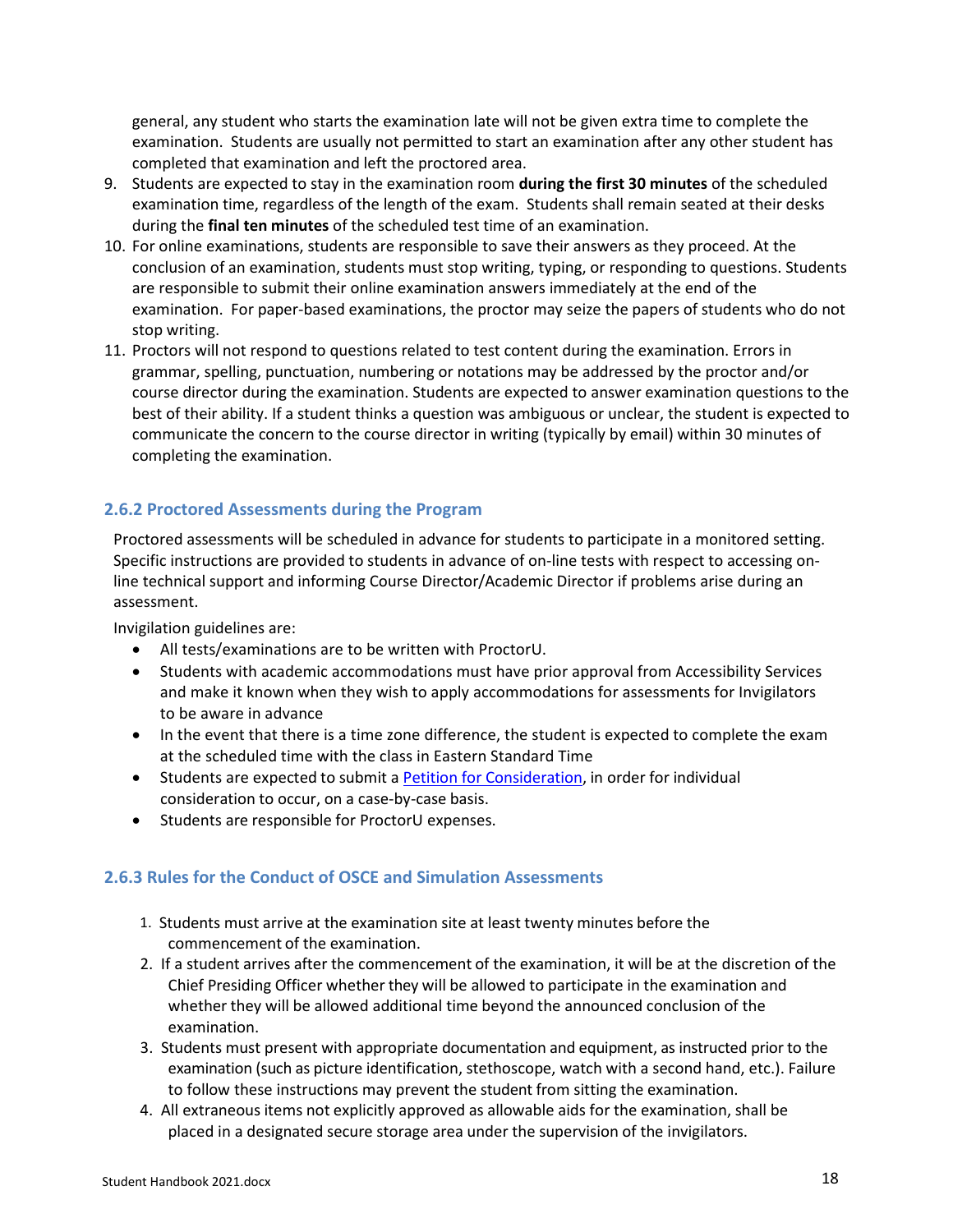- 5. Each student will proceed through the sequence of stations as assigned by the Chief Presiding Officer.
- 6. Students are responsible for ensuring that all information is written legibly.
- 7. Where standardized patients are used in the course of an examination, the student will extend the same respect and professional courtesy as that which is appropriate for any clinical interaction.
- 8. No student shall discuss any part of the examination with another for the duration of the exam period. The administration period of the examination includes all sessions of the examination which are conducted for separate groups of students that may occur on separate days. Students found to be violating this prohibition are liable for penalties under the University'[s Code](https://governingcouncil.utoronto.ca/sites/default/files/2019-08/Code%20of%20Behaviour%20on%20Academic%20Matters%20July%201%202019.pdf) of [Behaviour](https://governingcouncil.utoronto.ca/sites/default/files/2019-08/Code%20of%20Behaviour%20on%20Academic%20Matters%20July%201%202019.pdf) on Academic Matters, including loss of academic credit or expulsion.
- 9. A student shall not otherwise engage in behaviour that is disruptive to the Examination process. Characterization of behaviour as disruptive and expulsion of a disruptive student from the examination site will be at the discretion of the Chief Presiding Officer.
- 10. If a student feels that their performance has been compromised as a result of an irregularity in the conduct of the examination, they must report the irregularity to the Chief Presiding Officer prior to leaving the examination site.
- 11. No portion of the examination shall be retained by a student after the conclusion of the examination except where explicitly authorized by the Chief Presiding Officer.

*THE UNIVERSITY IS NOT RESPONSIBLE FOR PERSONAL PROPERTY LEFT IN EXAMINATION ROOMS.*

# <span id="page-18-0"></span>**2.7 Students in Difficulty**

- 1. Students are responsible for attempting to self-identify any academic difficulty, and to seek assistance as early as possible.
- 2. Due to the pace of the Year One Academic Curriculum, the BScPA Program will continue to endorse the early identification of students in difficulty by Course Directors and the Academic Coordinator, and promote the use of tutoring, extra work, and supplemental assessments to aid in achieving competency.
- 3. Course Directors may choose to give remedial work for assessments/tests that were passed but that showed gaps in knowledge (i.e. less than 70% on a major assignment). A student given the opportunity for remedial work is expected to complete the remedial work to show they have attained competency in that learning objective(s).
- 4. A student who fails a mandatory component of a course, may be granted a remedial assessment for that test/assignment. Such work and/or examination is not granted automatically, but is a privilege awarded by the Course Director, under the authority of the Board of Examiners.
- 5. No more than one remedial assessment may be offered to a student per course per semester.
- 6. Students may complete a maximum of 2 remedial assessments per semester provided the 2 remedial assessments are in different courses for that semester.
- 7. All remedial assessments will be booked at the end of the semester to account for other activities in the program and to allow the student to have time to remediate. If the test/assignment is successfully completed on the reassessment, the student will acquire a passing grade of 60% on that assessment (irrespective of the grade obtained on the reassessment).
- 8. If the student is unsuccessful in the remedial assessment or if there are more than two remedial assessments required in a given semester, the student's case will be presented to the BScPA Progress Review Committee (PRC). The Academic Coordinator will inform the student in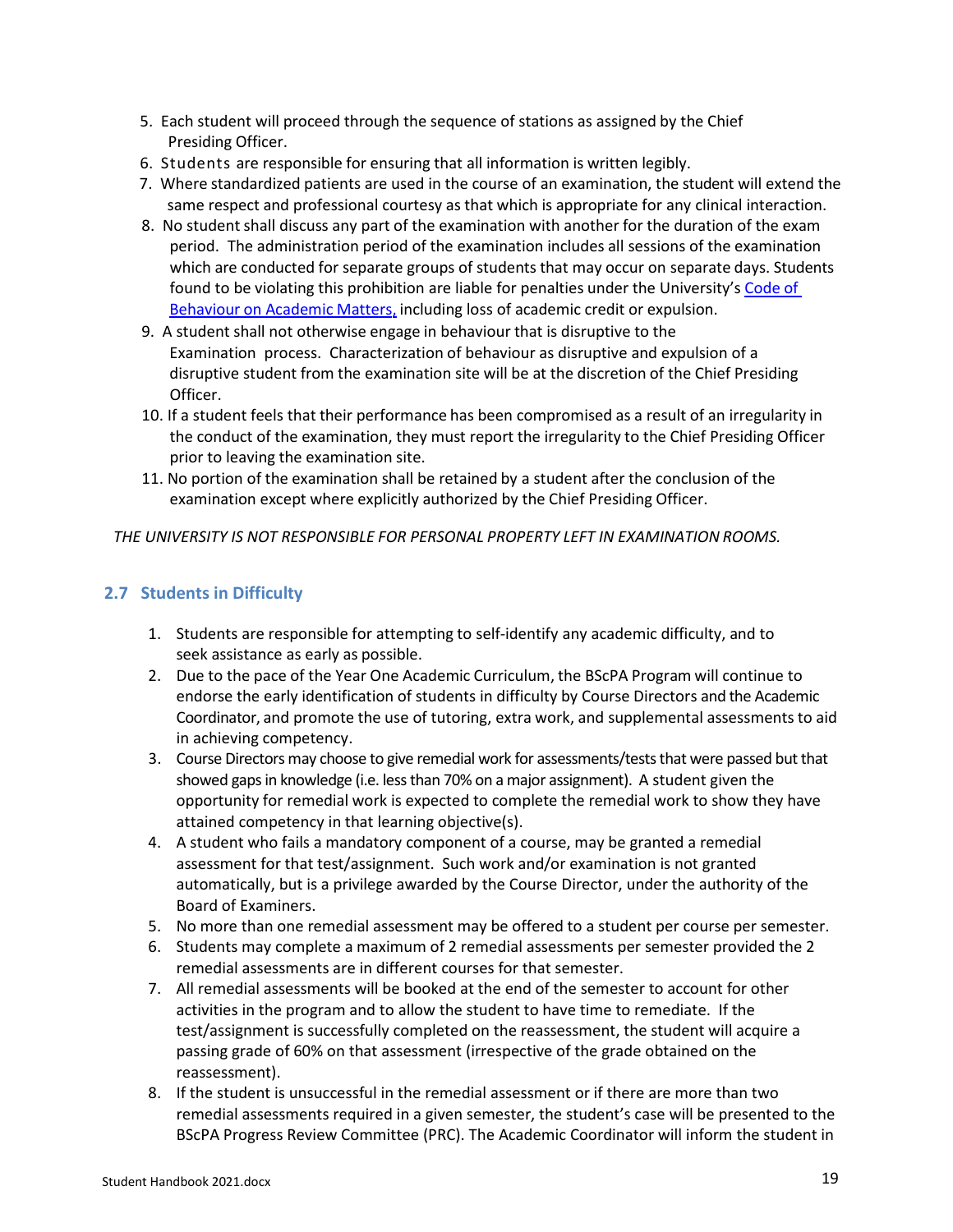writing in advance of a PRC meeting. A student who is being presented at the PRC will be given the opportunity to write a letter to the PRC, or to present in person/online to clarify their performance.

- 9. If the PRC determines that the matter should be presented to the Board of Examiners (BOE), then the Academic Coordinator/Program Director will inform the student in writing and invite the student to submit a letter to the BOE regarding their position. The BOE has the authority to decide if a student may continue with the remediation process.
- 10. Students will be permitted a maximum of 2 attempts to successfully complete a particular course in order to continue through the program. In recognition of the logistics of offering courses once a year within the BScPA program, a re-attempt at a course means the course must be re-attempted upon next offering.

# <span id="page-19-0"></span>**2.8 Academic Standing Categories**

Despite the best efforts of students and faculty, in the event of persistent academic difficulties, the academic standing of a student may be potentially changed as per the specific processes outlined below. A change in academic standing is possible through the Board of Examiners (BOE), as the academic authority for the Program. The BOE is a Standing Committee of the Faculty Council of the Faculty of Medicine at the University of Toronto.

The following categories are utilized to describe the specific academic standing of an individual student in the BScPA Program.

#### <span id="page-19-1"></span>**2.8.1 Good Standing**

DEFINITION:

• A student in good standing is currently meeting all academic and/or clinical competencies as expected

CONDITIONS:

- A student may be in good standing while completing the routine curriculum
- A student in good standing may also be actively involved in extra remedial work and/or supplemental activities under direct supervision of a faculty member

IMPLICATIONS:

• If the student is in good standing and involved in remedial or supplemental work, and is unsuccessful in this, probation may be the next step. In such circumstances, students must be advised in writing by the BScPA Program Representative (Medical/Program Director or designate) that their academic standing may be changed to probation, upon review by the BOE.

#### <span id="page-19-2"></span>**2.8.2 Probation**

DEFINITION:

- Probation is the time period during which the student is expected to correct identified serious weaknesses(following exceptionally poor academic performance-such as during the time following a failed clinical rotation) which are seen to jeopardize the student's successful completion of the Program.
- The duration of the probation period is dependent upon the specific curriculum learning objective(s) identified for the particular student, and should be no less than four (4) weeks duration.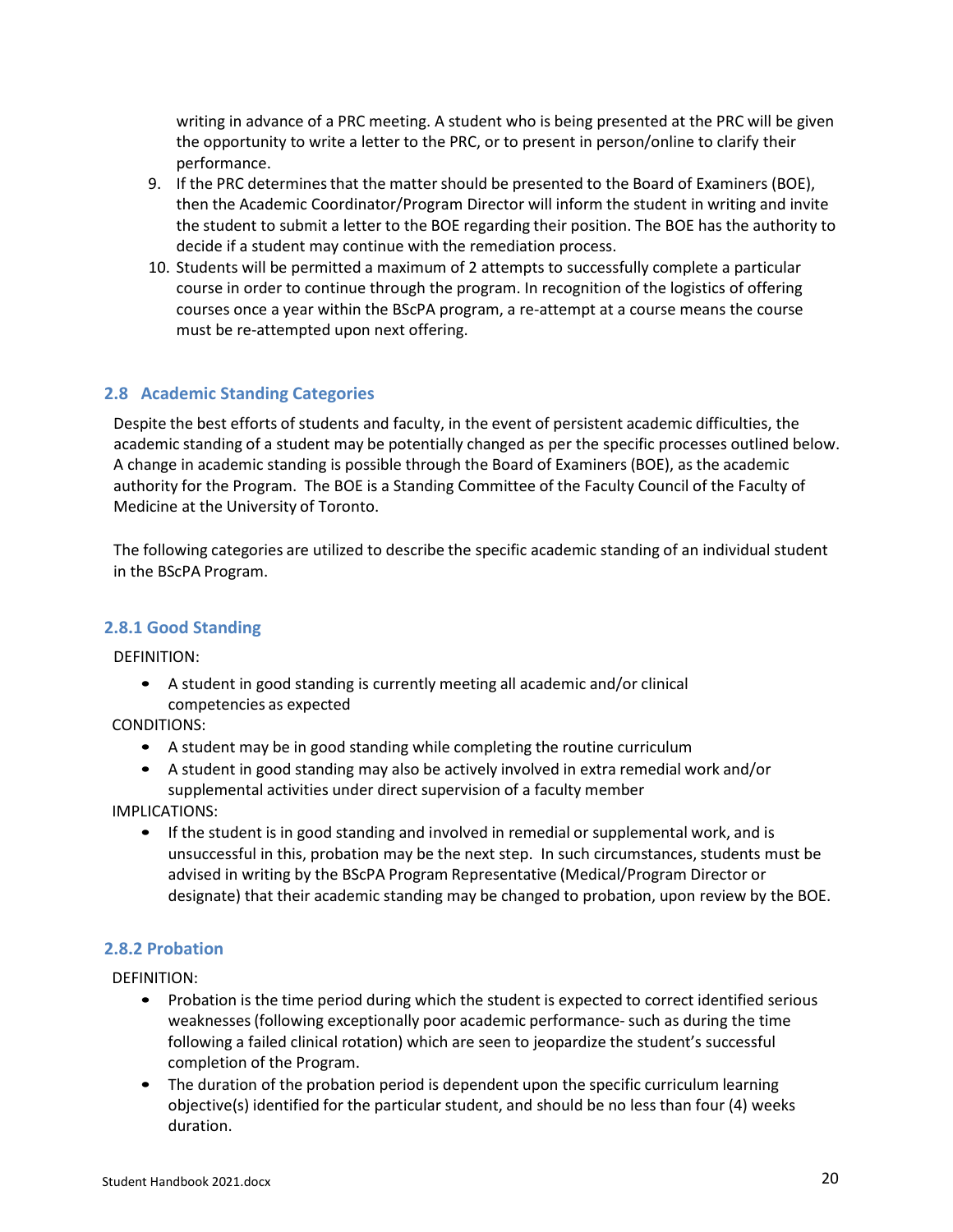CONDITIONS:

- A student may be placed under probation in the event of exceptionally poor academic performance, generally following attempts at remedial or supplemental work.
- A student may be placed under probation in the event of a failed clinical rotation
- Under direct and specific supervision of a responsible faculty member, the student must demonstrate both improvement and successful completion of necessary assessments (i.e. demonstrate competency) in order to progress through the program.
- Under individual consideration, a student may be given the opportunity to repeat a failed clinical rotation (once only), in order to be reassessed

#### IMPLICATIONS:

- Probation implies the possibility of dismissal from the Program if adequate improvement in performance is not identified by the end of the probation period. The outcome of Probation may be one of the following:
	- o the problem has been corrected and the learner continues in the program in Good Standing (or at a level as determined by BOE)
	- o the problem is partially corrected, and the Progress Review Committee recommends a further period of probation
	- o the problem is not corrected, further options for remediation have been exhausted, and the PRC recommends to the BOE suspension or dismissal from the program

#### <span id="page-20-0"></span>**2.8.3 Suspension**

DEFINITION:

• Suspension is defined as an imposed interruption of a learner's participation in their education program (academic or clinical or both).

CONDITIONS:

• In the event of improper conduct, lack of professional conduct or egregious error(s), the Medical/Program Director or designate may, pending a formal review by the PRC and BOE, suspend a learner. The learner will be notified in writing, and the department head and clinical supervisors will be included in the correspondence, and the reason for the suspension and the period of the suspension will also be included.

IMPLICATIONS:

• Suspension is intended to serve as a means to deal with improper conduct and requires a formal review. Upon review, the BOE may re-instate the learner to Good Standing or Probation or continue Suspension pending further investigation

#### <span id="page-20-1"></span>**2.8.4 Dismissal**

DEFINITION:

• Dismissal is the result of a student being withdrawn from the Program involuntarily.

- CONDITIONS:
	- Following exceptionally poor academic performance and/or unsuccessful attempts at remediation (i.e. unsuccessful probation); or following suspension for an ethical, professional or behavioural violation, which is believed not to be suitable for further remediation, the BOE may determine that a student is to be dismissed from the Program. The decision of the BOE is effective immediately.
	- If a student has exceptionally poor academic performance (i.e. failing more than one course), then the student may be dismissed without probation upon the final decision of the BOE.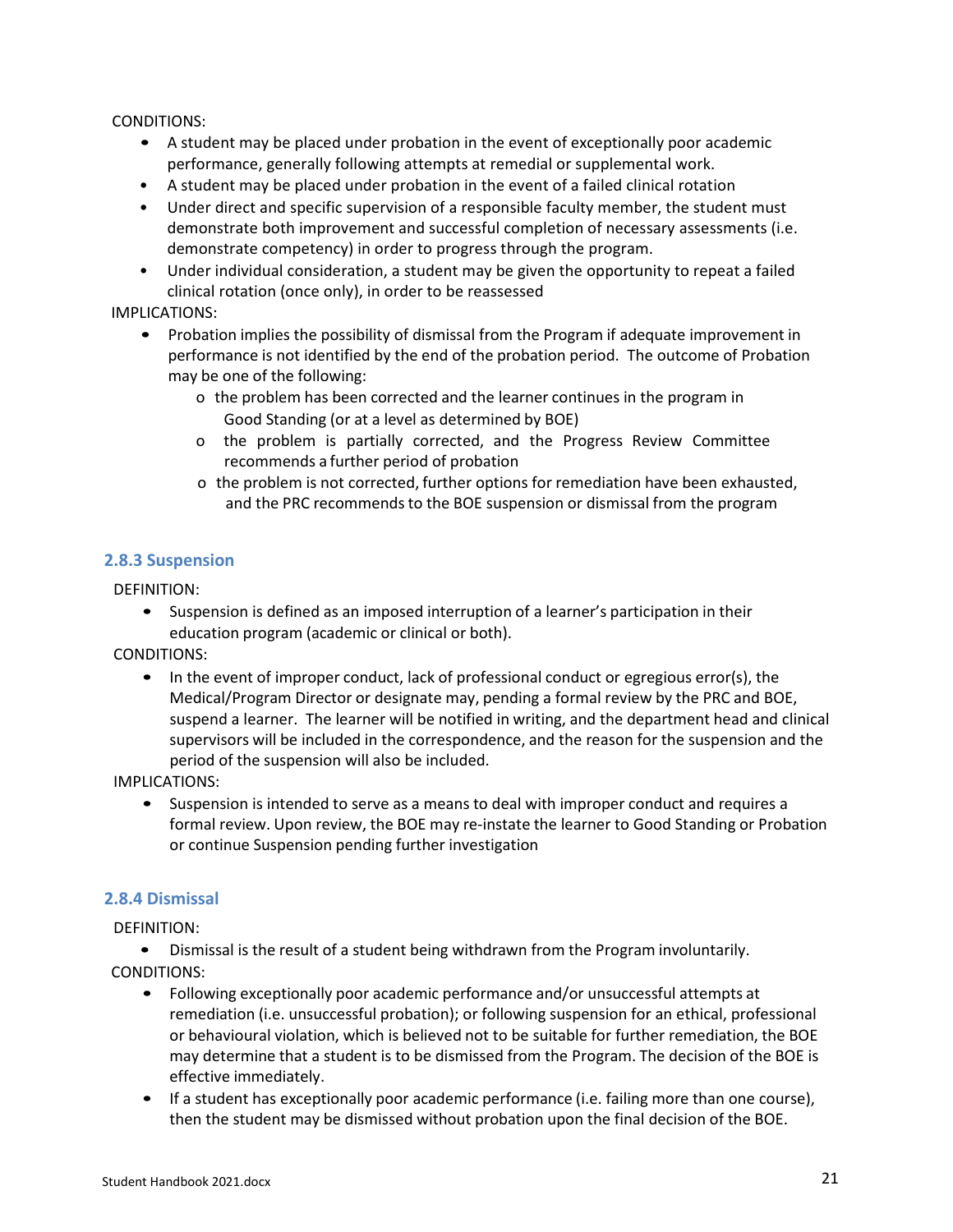• If a student is found to have repeatedly committed egregious errors that compromise the safety of a patient(s) and/or colleague(s) and/or self, then the student may be dismissed without probation upon the final decision of the BOE.

IMPLICATIONS:

- If a student is dismissed, they are eligible to appeal the decision, as per the Faculty of Medicine Appeals process (see the section on Appeals)
- Upon dismissal, the individual who is dismissed will lose access to program material and resources, and is no longer eligible to represent themselves as a BScPA student at the University of Toronto.

# <span id="page-21-0"></span>**3 Student Rights, Responsibilities and Conduct**

As members of the University of Toronto community, students assume certain responsibilities and are guaranteed certain rights and freedoms. The University of Toronto offers an abundance of resources to support its students and to ensure that an environment conducive to learning continues to flourish. Of course, as with any large community, the University has rules and policies to guide students and to help them make the most of the opportunities offered to them. All of these are documented in a series of policies which have been formulated by the decision-making structures of the University and which serve, ultimately, to benefit all of the members of the community and to preserve the academic integrity of the institution.

For further information, please review the university policies found at: <https://governingcouncil.utoronto.ca/secretariat/policies> And the selected policies that specifically apply to the Faculty of Medicine, available at: <http://md.utoronto.ca/policies>

For Rights and Responsibilities please review the various resources found at: [http://www.viceprovoststudents.utoronto.ca/publicationsandpolicies/rights-and](http://www.viceprovoststudents.utoronto.ca/publicationsandpolicies/rights-and-responsibilities.htm)[responsibilities.htm](http://www.viceprovoststudents.utoronto.ca/publicationsandpolicies/rights-and-responsibilities.htm) . Specific sections are referenced below.

#### <span id="page-21-1"></span>**3.1 Privacy**

The University of Toronto respects student privacy. Information provided for the purpose of administering admission, registration, academic programs, university-related student activities, activities of student societies, financial assistance and awards, graduation and university advancement, and for the purpose of statistical reporting to government agencies is protected in accordance with the Freedom of Information and Protection of Privacy Act. There are also specific expectations of learners in clinical placements with regards to protecting the Personal Health Information of patients.

For further information, please review the documents found at:

<https://www.utoronto.ca/privacy> and <http://www.fippa.utoronto.ca/> or contact the University's Freedom of [Information and Protection of Privacy Office.](http://www.fippa.utoronto.ca/about/contacts.htm)

#### <span id="page-21-2"></span>**3.2 Code of Student Conduct**

Students at the University of Toronto are expected to comply with the Code of Student Conduct available at:

<https://governingcouncil.utoronto.ca/secretariat/policies/code-student-conduct-february-14-2002>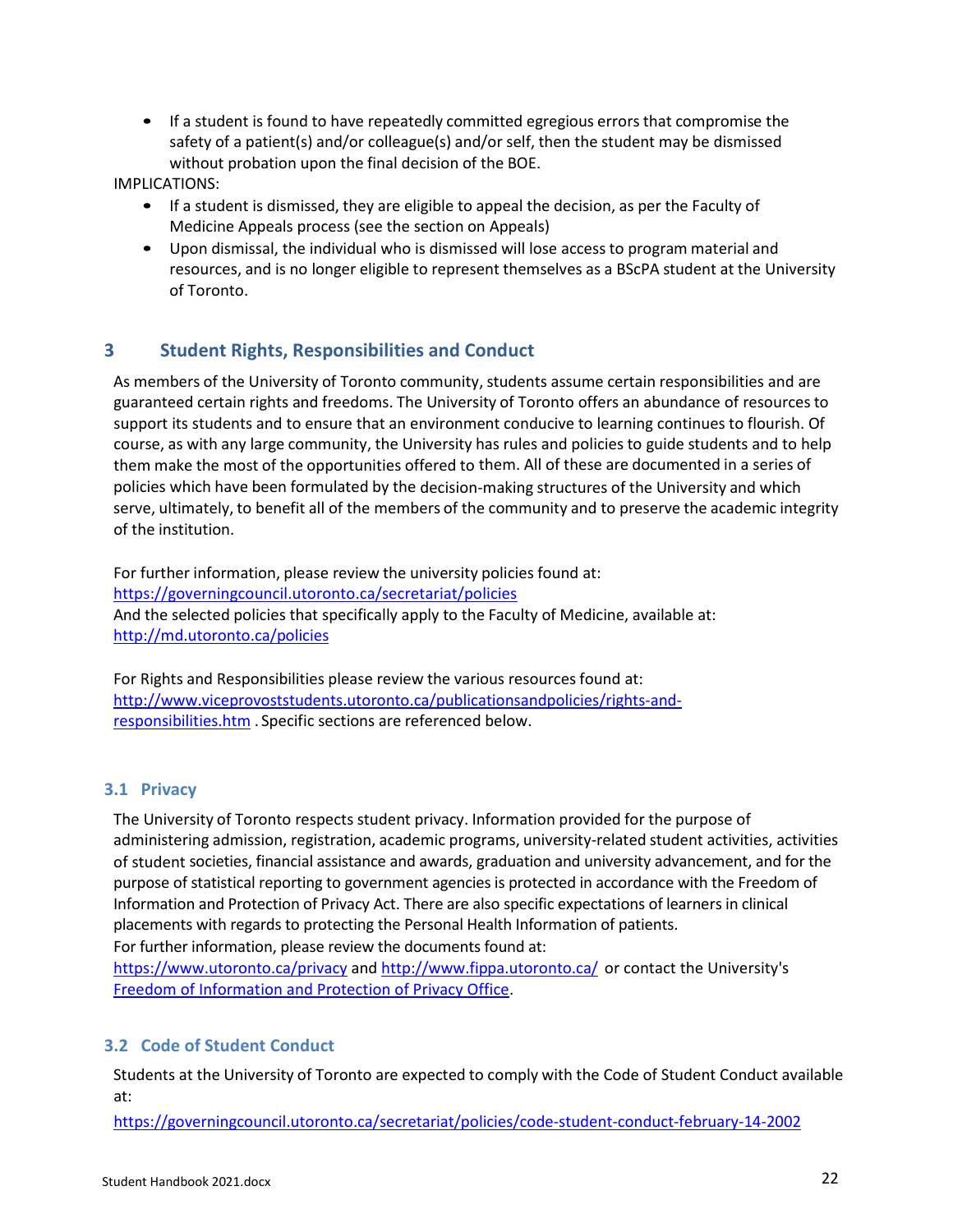The use of computers and other electronic devices during synchronized, online or face-to-face class sessions should focus on the learning activities and avoid distractions. The use of social media, email, messaging, browsing the internet, or completing evaluations or other non- sanctioned course work during a scheduled learning activity is considered unprofessional and inappropriate.

#### <span id="page-22-0"></span>**3.3 Technical Standards for Students in the Physician Assistant Program**

The Faculty of Medicine, in accordance with the Ontario Human Rights Code and University Policy, is committed to providing equal access opportunities to all qualified applicants. To fulfill the requirements of the BScPA Program and to avoid serious risk to the health and safety of patients/clients, students are required to acquire competency in a wide range of knowledge, skills and abilities.

Students in the BScPA Program must meet the Technical Standards as outlined in the Council of Ontario Faculties of Medicine (COFM) Policy Document: Essential Skills [and Abilities Required](http://cou.on.ca/wp-content/uploads/2003/11/COU-Essential-Skills-Abilities-Required-for-Entry-to-Medical-Program.pdf) for the [Study](http://cou.on.ca/wp-content/uploads/2003/11/COU-Essential-Skills-Abilities-Required-for-Entry-to-Medical-Program.pdf) of [Medicine.](https://cou.ca/wp-content/uploads/2003/11/COU-Essential-Skills-and-Abilities-Required-for-the-Study-of-Medicine.pdf)

If doubt arises, for medical reasons, about the advisability of a student continuing in their course of studies, the student may be requested by the Dean (or designate) of the Faculty to undergo an examination by an independent Board of Medical Assessors. In case of refusal to comply with such a request, action may be initiated against the student. The outcome of such action may include a decision to refuse the student further registration in the Faculty of Medicine.

#### <span id="page-22-1"></span>**3.4 Student Participation in Physical Examinations**

Students may be asked to perform physical examinations on each other, as part of simulation, at various stages of the teaching program. There are occasions when anatomical, biochemical, physiological or pharmacological observations and diagnostic procedures are made by students on themselves or on fellow students. Students are expected to participate in such exercises. Students are encouraged to notify the relevant Course Director in advance of the exercise or practice session to discuss their level of comfort should modifications be required. (For example, if a student is not comfortable to have a particular body part examined by others, the student is expected to communicate their concerns with the Course Director in advance of the teaching session – and not during it – in order for attempts to be made to modify the group assignments accordingly).

#### <span id="page-22-2"></span>**3.5 Behavioural and Ethical Performance**

Health professional students engage in a variety of activities with patients/clients under supervision and as part of their academic programs. During this training, the University training sites, and society more generally, expect our health professional students to adhere to appropriate standards of behaviour and ethical values. All health professional students accept that their profession demands integrity, exemplary behaviour, dedication to the search for truth, and service to humanity in pursuit of their education and the exercise of their profession.

#### As per the Standards of [Professional](https://governingcouncil.utoronto.ca/secretariat/policies/professional-practice-behaviour-all-health-professional-students-standards) Practice Behaviour for All Health Professional Students,

"…assessment of [professional] behaviour and [ethical] performance will form part of the academic assessment of health professions students…" and "Each Health Science Faculty will have specific guidelines related to these Standards that provide further elaboration with respect to their Faculty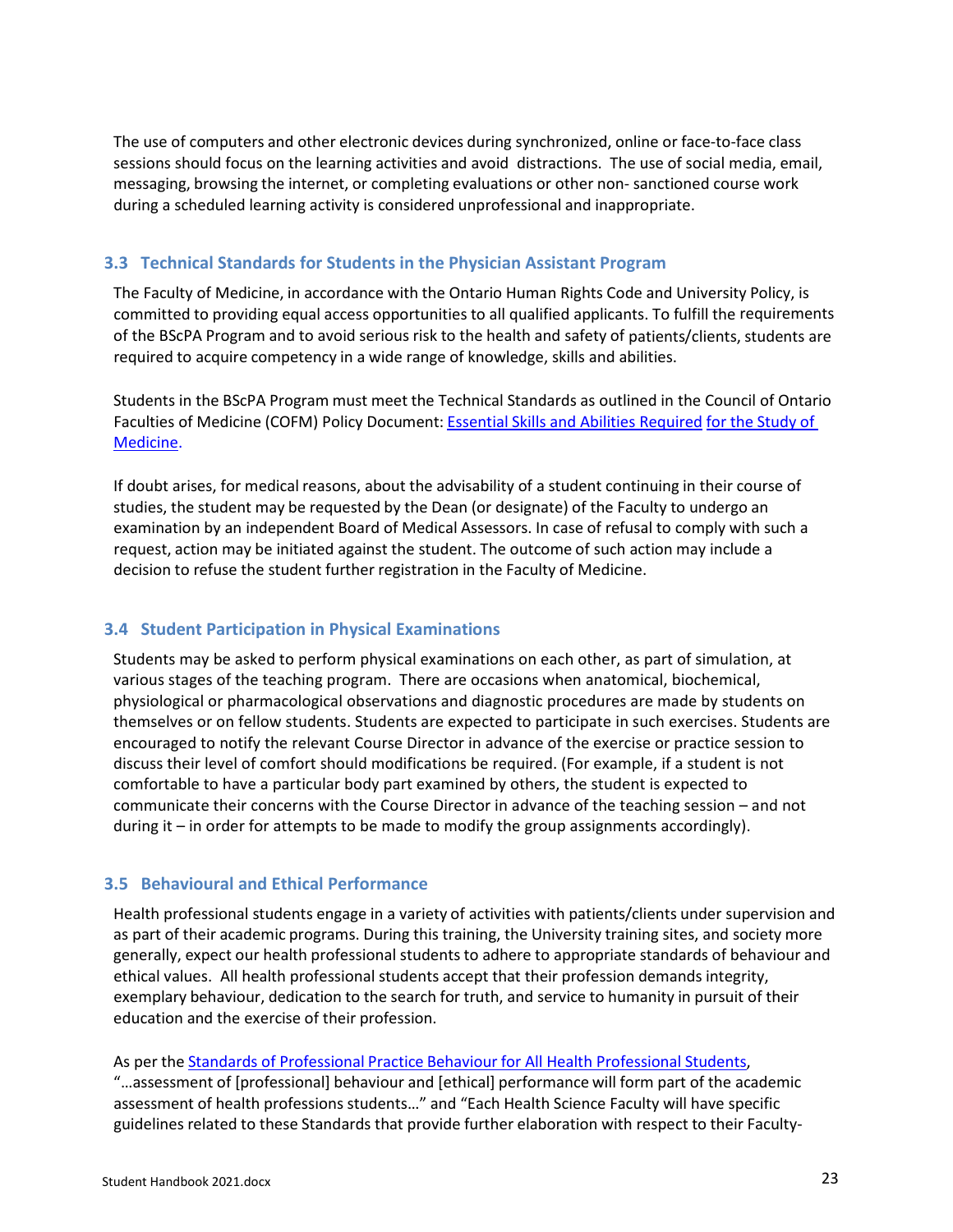specific behavioural standards and ethical performance, assessment of such standards and relevant procedures"

#### **The assessment of behavioural and ethical performance of BScPA students will be related to the following educational objectives:**

-The student should display skill at communicating and interacting appropriately with patients, families and health care personnel.

-The student should demonstrate "the following qualities in the provision of care" (selected points are copied and adapted from the Standards of Professional Practice Behaviour document):

- empathy and compassion for patients and their families
- concern for the needs of the patients and their families to understand the nature of the illness and the goals and possible complications of investigations and treatment
- concern for the psycho-social aspects of the patient's illness
- respect for, and ability to work harmoniously with, other physicians and allied health care personnel
- recognition of the importance of self-assessment and of continuing medical education and a willingness to teach others in their own specialty, as well as other allied health care personnel
- understanding of the appropriate requirements for involvement of patients and their families in research
- awareness of the effects that differences in gender and cultural and social background may have on the maintenance of health and the development and treatment of illness

#### *Breach of any of the above principles of behaviour may, after appropriate evaluation of a student, be cause for dismissal from a course or program or failure to promote.*

Behaviour unacceptable to the professional practice of medicine may include:

- referring to oneself as, or holding oneself to be, more qualified than one is
- theft of drugs
- violation of the criminal code
- failure to be available while on call
- failure to respect patients' rights
- breach of confidentiality
- failure to provide transfer of responsibility for patient care
- failure to keep proper medical records
- falsification of medical records
- sexual impropriety with a patient
- being under the influence of alcohol or drugs while participating in patient care or on call
- any other conduct unbecoming of a practicing physician assistant

Students of the Faculty of Medicine found to be guilty of the unlawful use and/or distribution of drugs on the "Restricted Drug List'' are subject to the jurisdiction of the University Disciplinary Tribunal and will be liable for suspension or expulsion from the University in addition to any criminal action that may be brought against them.

For further information on Standards of Professional Practice Behaviour for All Health Professional Students, please review the document found at: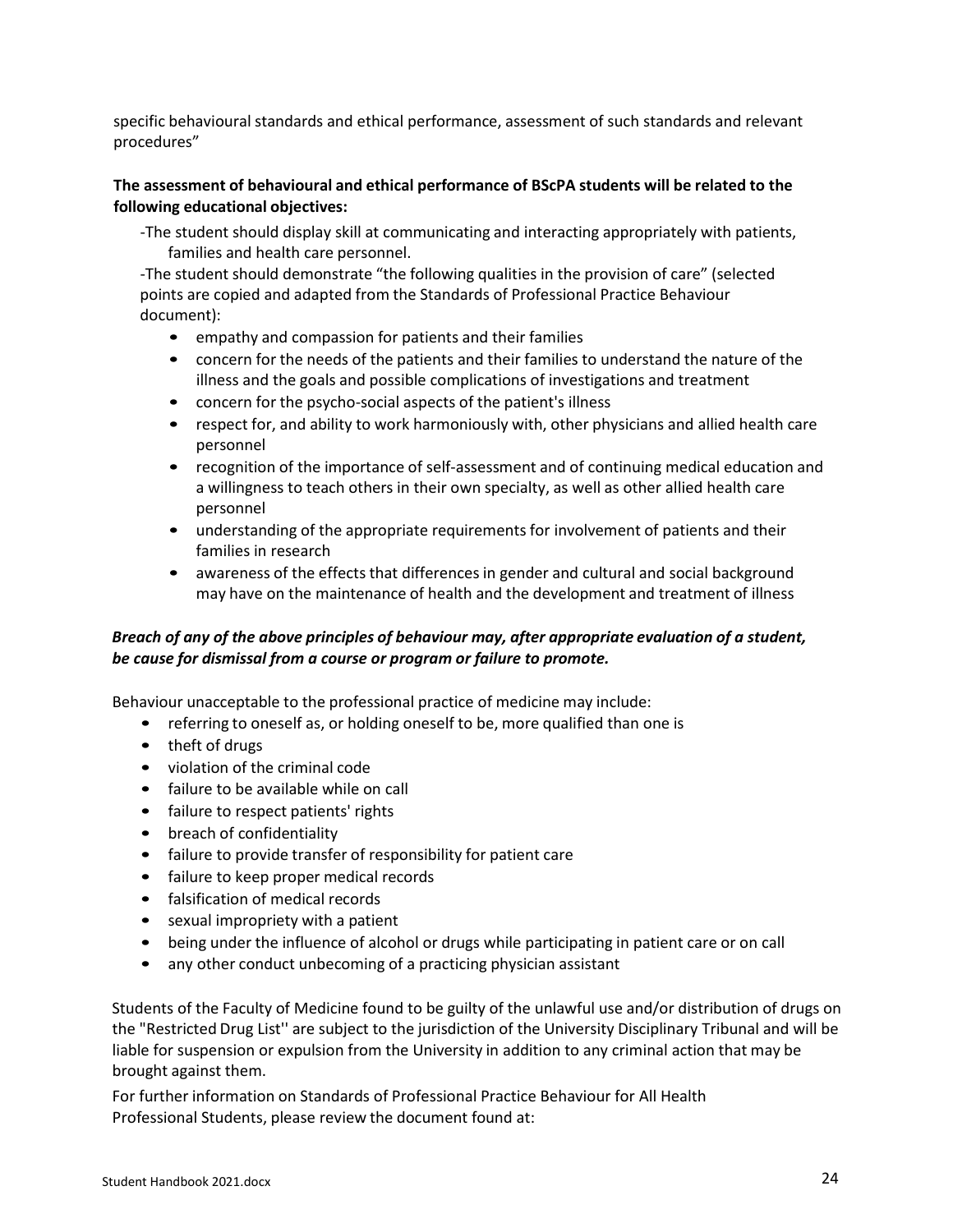[https://governingcouncil.utoronto.ca/secretariat/policies/professional-practice-behaviour](https://governingcouncil.utoronto.ca/secretariat/policies/professional-practice-behaviour-all-health-professional-students-standards)[all-health-professional-students-standards](https://governingcouncil.utoronto.ca/secretariat/policies/professional-practice-behaviour-all-health-professional-students-standards)

# <span id="page-24-0"></span>**3.5 Guidelines for Ethics and Professionalism in Training**

All affiliated institutions of the University of Toronto have in their mission statementsthe facilitation of education of healthcare professional trainees. Students, at all levels of experience, encounter learning opportunities in a wide variety of clinical settings. It is the aim of the University and its teaching institutions to provide healthcare professional trainees and clinical faculty or supervising clinicians with a welcoming learning environment and strong positive role models for professional behaviour and professional practice. In doing so, guidelines for the conduct of clinical teaching in the clinical environments are suggested for use across the affiliated teaching institutions. Teaching is not only defined as 'specific acts' but includes all activities when someone in training is providing care to patients on a day-to-day basis.

This [guidelines] document is intended to provide guidance for all healthcare professional trainees and the clinical faculty or supervising clinicians in determining their rights and responsibilities when participating in clinical education.

The University, affiliated institutions, clinical faculty or supervising clinicians and the Healthcare Professional Trainees (BScPA students) are committed to the roles in:

- A. Teaching and learning
- B. Supervision and Communication
- C. Informed Consent
- D. Protecting Patient Confidentiality
- E. Managing Ethical Concerns

<span id="page-24-1"></span>The excerpts above are from the Guidelines document. Full details should be reviewed at: <http://md.utoronto.ca/policies>

#### **4 Student Travel**

BScPA Students are responsible for the cost of their travel and housing during the Campus Block/Evaluation blocks throughout the program.

#### <span id="page-24-2"></span>**4.1 Year 1 Travel**

The Physician Assistant Professional Degree Program is rooted in e-learning; most of the Year 1 curriculum is taught online via distance education. However, students will be required to travel to the Academic Centre (Toronto) on two separate occasions over the course of Year 1 to participate in the Campus Block (which includes Evaluations).

#### <span id="page-24-3"></span>**4.2 Year 2 travel**

Students will be responsible for all travel and housing costs incurred while undertaking clinical education training in their "home" location in Year 2. They will also be responsible for travel and housing costs associated with the Campus Block/evaluation blocks in Toronto for Year 2. In addition to the Home Training Location, there is also a Swap location for which students will be required to move for up to five months. The cost of travel/housing for the Swap locations will be covered up to a pre-determined maximum to assist in defraying the cost to students. Any costs above the pre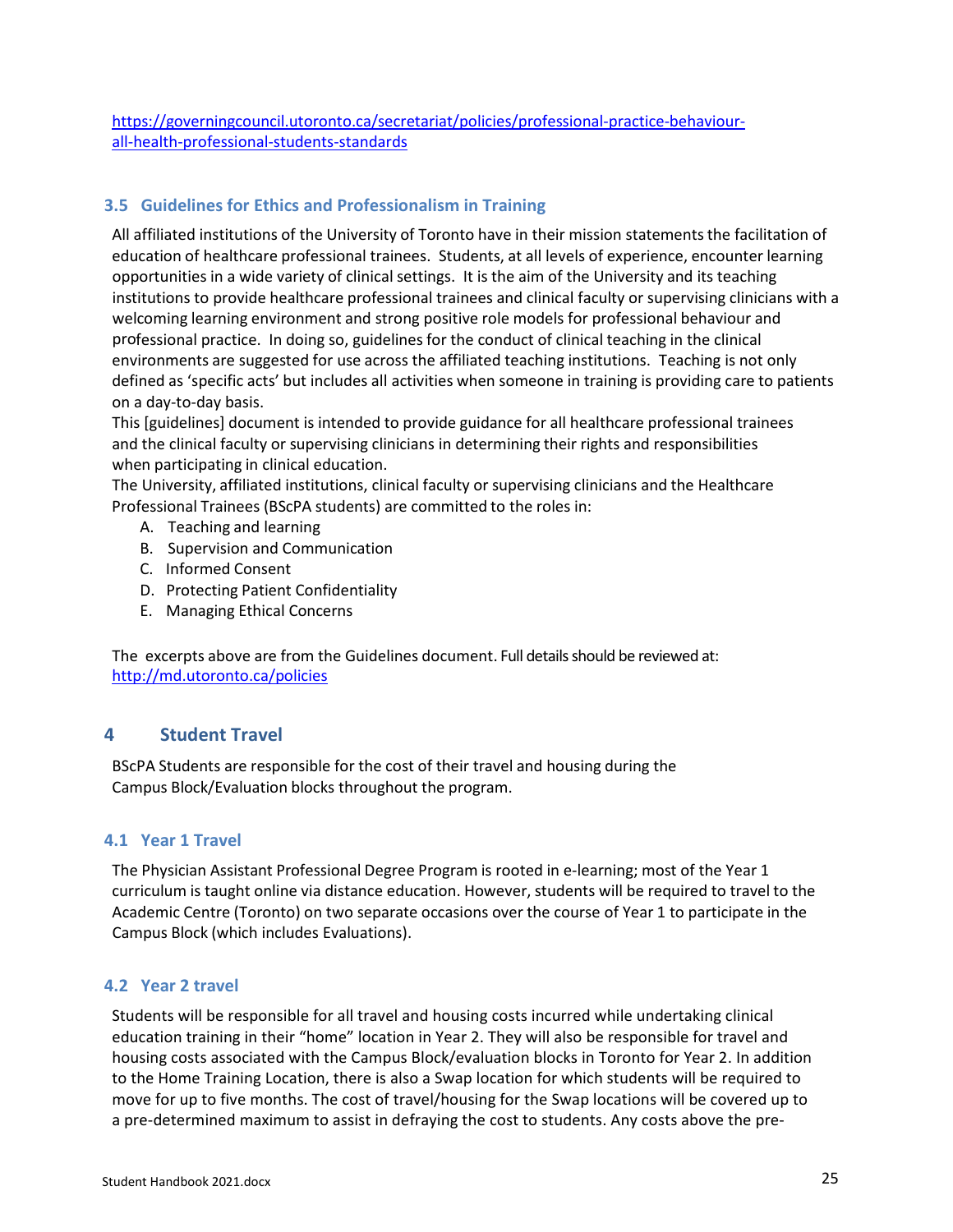determined maximum allowable by the subsidy are the student's responsibility. Efforts will be made to reduce relocation requirements of students. Details on the comprehensive funding rules are provided to students in anticipation of starting the clinical year.

<span id="page-25-0"></span>*All housing and travel funding is based on actual expenditures and substantiated by receipts. Expenditures that are beyond the stated limitations will not be reimbursed.*

# **5 Communication**

# <span id="page-25-1"></span>**5.1 Communication Expectations between Students and Faculty**

Students are expected to reply to e-mail, phone, or other messages from BScPA Program faculty, instructors and clinical preceptors in a timely manner (usually within 24 hours or 1 business day, unless otherwise specified).

Faculty teachers in the BScPA program are also expected to reply to communications from students within this same timeline (usually within 24 hours or 1 business day, unless otherwise specified).

Students are expected to keep all scheduled appointments/meetings with BScPA Program faculty, instructors and clinical preceptors. Requests to meet from Program faculty are to be considered mandatory.

Students are expected to ensure their contact information is updated and accurate, to ensure they can be reached when necessary. Students are expected to:

- Utilize their university-issued email account for all academic-related communications (an address that ends with @...utoronto.ca)
- Retrieve and read all emails sent from U of T on a consistent and timely basis
- Maintain updated contact information (including utoronto email address) in ROSI/ACORN
- Maintain updated contact information in MEDSIS 3C in their Biographical Profile

# <span id="page-25-2"></span>**5.2 Appropriate Use of On-line Communication and Technology**

Please review the Faculty of Medicine document Guidelines for Appropriate Use of the Internet, Electronic Networking and Other Media found a[t http://md.utoronto.ca/policies](http://md.utoronto.ca/policies) The "General Guidelines for Safe Internet Use" are "…based on several foundational principles as follows:

- The importance of privacy and confidentiality to the development of trust between physician [assistant] and patient
- Respect for colleagues and co-workers in an inter-professional environment
- The tone and content of electronic conversations should remain professional
- Bloggers are personally responsible for the content of their blogs
- Assume that published material on the Web is permanent
- All involved in health care have an obligation to maintain the privacy and security of patient records under The Personal Health Information Protection Act [PHIPA], which defines a record as: "information in any form or any medium, whether in written, printed, photographic or electronic form or otherwise."

The unauthorized use of any form of device to audiotape, photograph, video-record or otherwise reproduce lectures, course notes or teaching materials provided by instructors is covered by the Canadian Copyright Act and is prohibited. You must obtain prior written consent to such recording. In the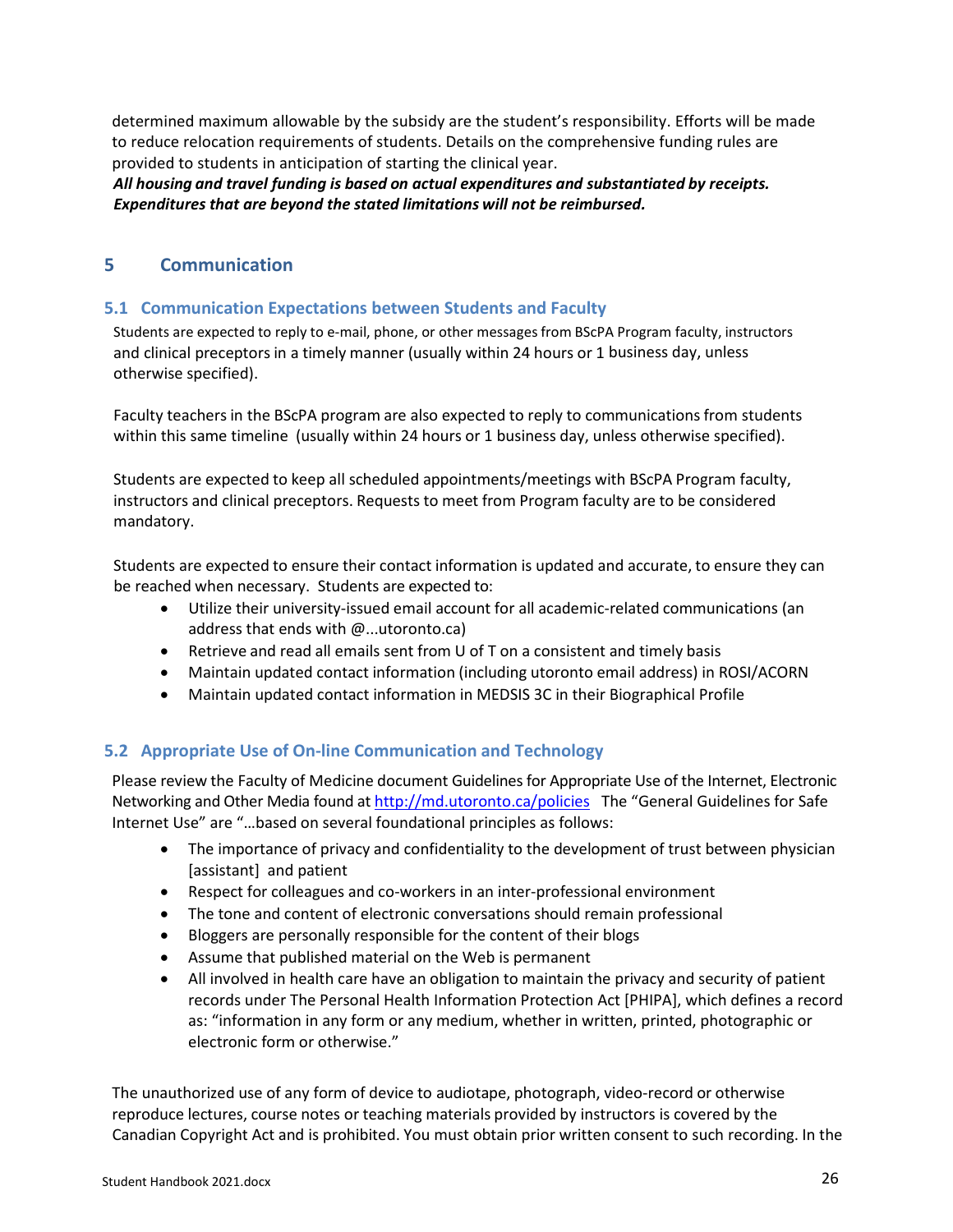case of private use by students with disabilities, the instructor's consent must not be unreasonably withheld".

Please review the University of Toronto's information and communication technology resource document regarding the Appropriate Use of Information and Communication Technology found at: [https://www.provost.utoronto.ca/planning-policy/information-communication-technology](https://www.provost.utoronto.ca/planning-policy/information-communication-technology-appropriate-use/)[appropriate-use/](https://www.provost.utoronto.ca/planning-policy/information-communication-technology-appropriate-use/)

Electronic communication that is unwanted, and that is persistent, repeated, abusive, obscene or otherwise unwelcome may be harassment and may be actionable under University policy.

#### <span id="page-26-0"></span>**5.3 Poster and Flyer Distribution**

Before posting or distributing any promotional materials, please review the information on the "Procedure on Distribution of Publications, Posters and Banners at the University of Toronto St George Campus", available at: [https://www.viceprovoststudents.utoronto.ca/wp](https://www.viceprovoststudents.utoronto.ca/wp-content/uploads/2021-22-Handbook-for-Student-Societies.pdf)[content/uploads/2021-22-Handbook-for-Student-Societies.pdf](https://www.viceprovoststudents.utoronto.ca/wp-content/uploads/2021-22-Handbook-for-Student-Societies.pdf)

# <span id="page-26-1"></span>**6 Health and Safety**

The University of Toronto is committed to the promotion of the health, safety and well-being of all members of the University community, to the provision of a safe and healthy work and study environment, and to the prevention of occupational injuries and illnesses.

For further information, please review The University of Toronto Policies and Guidelines on Safety: Health and Safety Policy:

[http://www.governingcouncil.utoronto.ca/Assets/Governing+Council+Digital+Assets/Policies/PDF/](http://www.governingcouncil.utoronto.ca/Assets/Governing+Council+Digital+Assets/Policies/PDF/ppmar292004.pdf) [ppmar292004.pdf\)](http://www.governingcouncil.utoronto.ca/Assets/Governing+Council+Digital+Assets/Policies/PDF/ppmar292004.pdf)

Policy on Sexual Violence and Sexual Harassment:

[https://md.utoronto.ca/sites/default/files/UofT\\_sexualviolenceandharassmentpolicy2017.pdf](https://md.utoronto.ca/sites/default/files/UofT_sexualviolenceandharassmentpolicy2017.pdf) Statement on Prohibited Discrimination and Discriminatory Harassment:

[https://governingcouncil.utoronto.ca/secretariat/policies/harassment-statement-prohibited](https://governingcouncil.utoronto.ca/secretariat/policies/harassment-statement-prohibited-discrimination-and-discriminatory-harassment)[discrimination-and-discriminatory-harassment](https://governingcouncil.utoronto.ca/secretariat/policies/harassment-statement-prohibited-discrimination-and-discriminatory-harassment)

In addition to support offered through the Faculty of Medicine's Office for Health Professions Student Affairs, students can access supports from the University of Toronto – available here: <http://www.safety.utoronto.ca/> an[d https://md.utoronto.ca/OHPSA](https://md.utoronto.ca/OHPSA)

#### <span id="page-26-2"></span>**6.1 Student Injury**

#### *Process in the Event of Injury - In the classroom*

The procedure for students who incur an injury or a medically related incident during face-to- face class time during Campus Block is as follows:

When an accident or near-accident occurs and is non-critical, students are encouraged to seek medical attention, depending on the level of urgency, either through Student Health Services, their personal health provider, or the local emergency department. If appropriate, the Medical/Program Director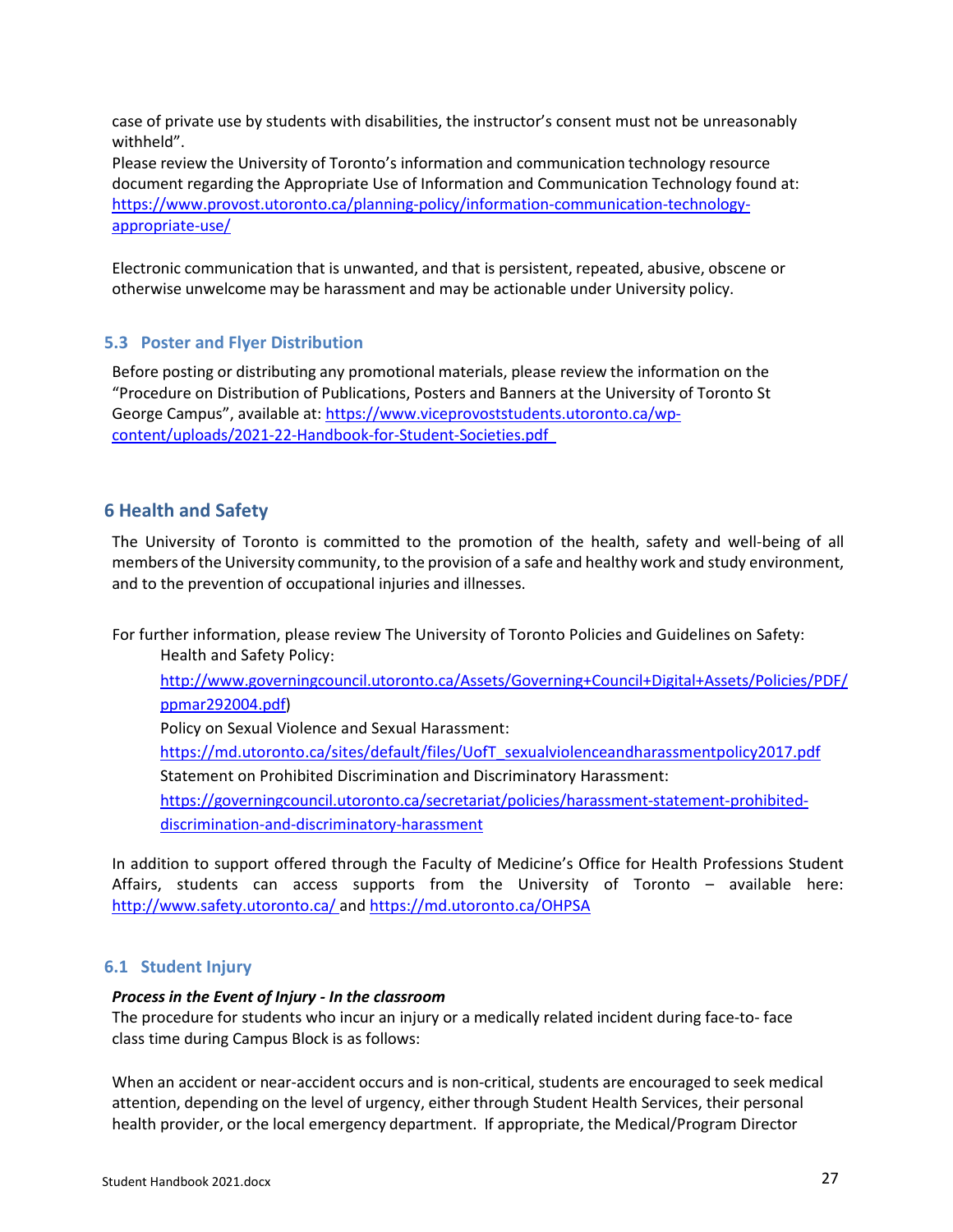and/or faculty member and/or classmates will accompany the student. 911 is called in cases of critical incidents.

In cases of personal or bodily injury to students that occur on UofT premises or during curricular activities, the Program must notify Campus Police within 24 hours. The Online Accident/Incident eForm for Students, Contractors and Visitors is available here[: https://ehs.utoronto.ca/report-an](https://ehs.utoronto.ca/report-an-incident/online-accidentincident-eform-for-students-contractors-and-visitors/)[incident/online-accidentincident-eform-for-students-contractors-and-visitors/](https://ehs.utoronto.ca/report-an-incident/online-accidentincident-eform-for-students-contractors-and-visitors/)

The form is to be submitted by a UofT employee on behalf of the student in the event of an injury of accident. The University of Toronto Environmental Health and Safety office can be reached at 416- 978-4467.

#### *Process in the Event of Injury…In the clinical site*

The procedure for students who incur an injury or a medically related incident while at their clinical placement is outlined in the Clinical Handbook and on our program website [http://www.paconsortium.ca/event-learner-injury.](http://www.paconsortium.ca/event-learner-injury) The Clinical Handbook reviews the process of utilizing student incident reports, the associated Workplace Safety and Insurance Board (WSIB) considerations, and provides the appropriate form required for submitting an incident report.

#### <span id="page-27-0"></span>**6.2 Mask Fit Policy**

Healthcare providers adopt infection control procedures including the wearing of personal protective equipment. One of the key pieces of personal protective equipment is a properly fit tested mask. The Ministry of Health and Long Term Care has developed directives for health care professionals to wear an approved respirator/mask when droplet protection is required (as in the cases of SARS and H1N1). In order to protect the health and safety of health care learners, the use of respirators/masks may be required if there is evidence of potential exposure to airborne infectious agents, chemicals, etc.

Learners may be mask fit tested prior to the start of the experiential rotation. Fit test data must be updated every 18 months – 2 years or when facial characteristics change due to weight gain/loss or facial trauma. For an adequate mask-to-face seal learners must be clean shaven at the time of the mask fitting. Accommodation requests will be considered on a case-by-case basis. Students must ensure their mask fit results remains valid during their duration in the PA Program.

BScPA learners are required to be Mask Fit tested prior to the start of the clinical year, with preference for the Mask Fit testing to occur prior to Longitudinal Clinical Experiences in Year 1. The Program will arrange for Mask Fit testing for students during the initial Campus Block. The cost for the Mask Fit testing has been included in Student Ancillary fees. The BScPA Program and the Office of the Registrar will NOT keep a record of the students' Mask Fit results; it is the responsibility of the student to upload their Mask Fit details into their profile in MEDSIS 3C, including a copy of their results and the expiry date. Students are also expected to keep the information for their own records.

#### <span id="page-27-1"></span>**6.3 Infectious Diseases and Occupational Health**

Applicants with known/diagnosed active tuberculosis (TB), Hepatitis B, Hepatitis C, or HIV infection are required, **upon acceptance,** to inform the Associate Dean, Health Professions Student Affairs of their condition [\(https://md.utoronto.ca/OHPSA\)](https://md.utoronto.ca/OHPSA)

The diagnosis of any infectious disease in an applicant or learner shall remain confidential within a strict "need to know" environment.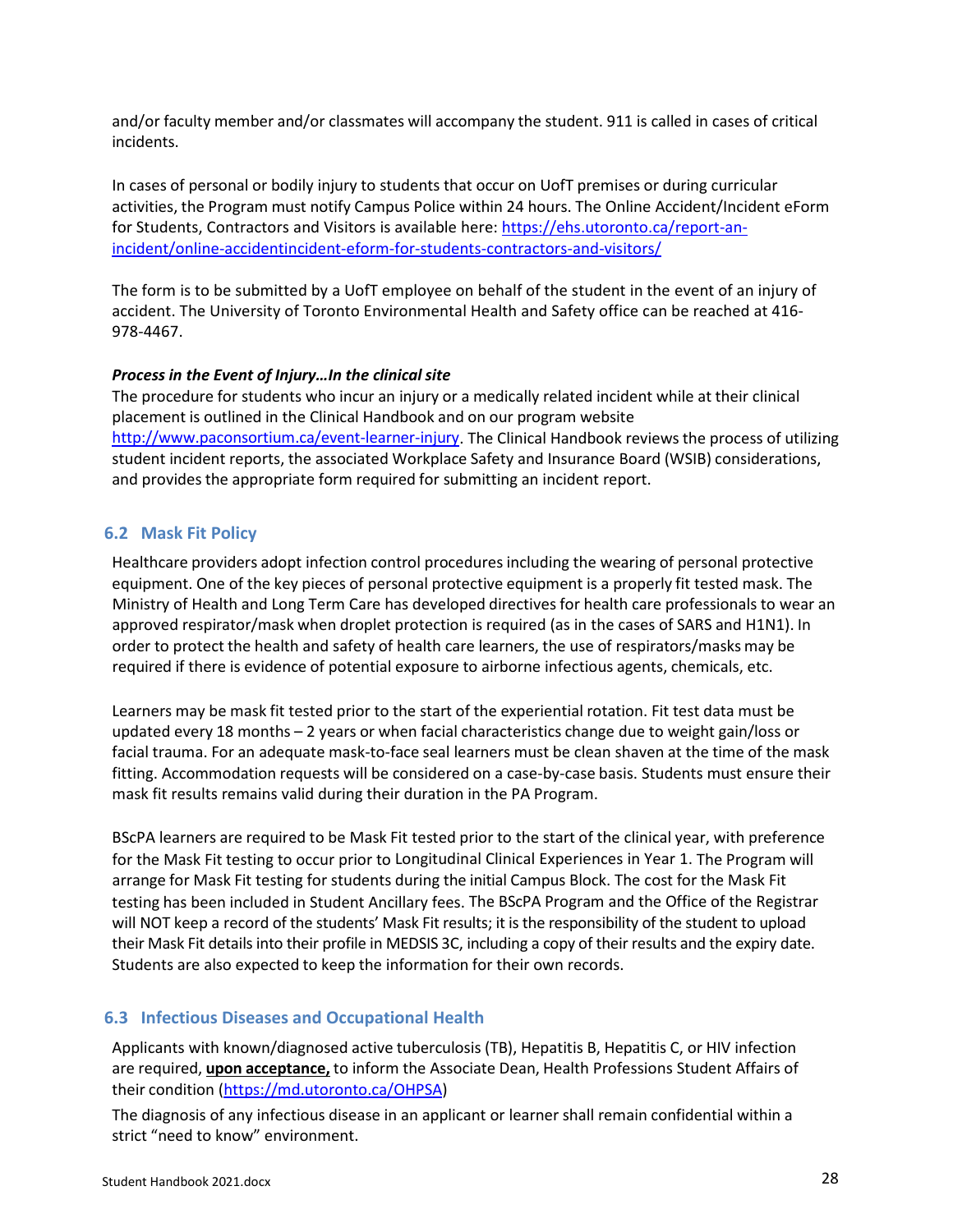For full details, please review the Guidelines Regarding Infectious Diseases and Occupational Health for Applicants to and Learner of the Faculty of Medicine Academic Programs found at [http://paconsortium.ca/policies.](http://paconsortium.ca/policies)

# <span id="page-28-0"></span>**7 Addressing a Problem or Concern**

Each of the University's policies includes clear procedures that outline how decisions are made under that policy. In general, the University's policies are carried out according to the rules of natural justice, and student rights and responsibilities will be communicated to students if they are involved in a dispute, a complaint or a judicial process of the University. Ways to address a problem, concern or conflict are indicated below.

# <span id="page-28-1"></span>**7.1 Petitions**

Students file petitions in order to obtain special consideration on an academic matter. Common reasons for petitioning include missing an exam, not completing course work, or failing to meet administrative regulations or degree requirements. In general, petitions must be supported by documentation, such as a medical note, in order to be considered.

# <span id="page-28-2"></span>**7.2 Appeals**

The BScPA Program appeals procedures follows the Faculty of Medicine Appeals Guidelines (approved by Faculty Council February 10, 2014) found at: <http://md.utoronto.ca/policies> . The BScPA Program procedures include the addition of specific timeframes applicable to the program (see below).

#### *Grounds for Appeal*

Appeals may only be based on grounds that the decision was unreasonable because:

- Faculty regulations and procedures were not followed; or
- Relevant evidence was not taken into consideration when the decision was made; or
- It could not be supported by the evidence which was considered when the decision was made.

#### *Procedures to File an Appeal and Pre-Appeal Procedures*

The appeals process is outlined in the document: Faculty of Medicine Guidelines [for Procedure](http://medicine.utoronto.ca/sites/default/files/Appeals_Guidelines_Feb_14.pdf) - [Faculty](http://medicine.utoronto.ca/sites/default/files/Appeals_Guidelines_Feb_14.pdf) [of Medicine](http://medicine.utoronto.ca/sites/default/files/Appeals_Guidelines_Feb_14.pdf) Appeals Committee.

# <span id="page-28-3"></span>**7.3 Mediation**

Mediation is a relatively informal technique used to help two or more parties resolve a dispute. It can be done without involving legal counsel and in a timely manner, and often results in a solution that leaves both parties satisfied. In some situations, mediation might be an appropriate option, such as: a disagreement between students living in the same residence, a dispute between members of a student society or club or a case of harassment in which the two parties are both willing to resolve their differences informally. The University of Toronto recommendsthe services of mediators trained by St. Stephen's Community House [\(http://www.sschto.ca/](http://www.sschto.ca/)) who may be reached by telephone: 416-925-2103 ext. 1225 or by email[: info@sschto.ca](mailto:info@sschto.ca)